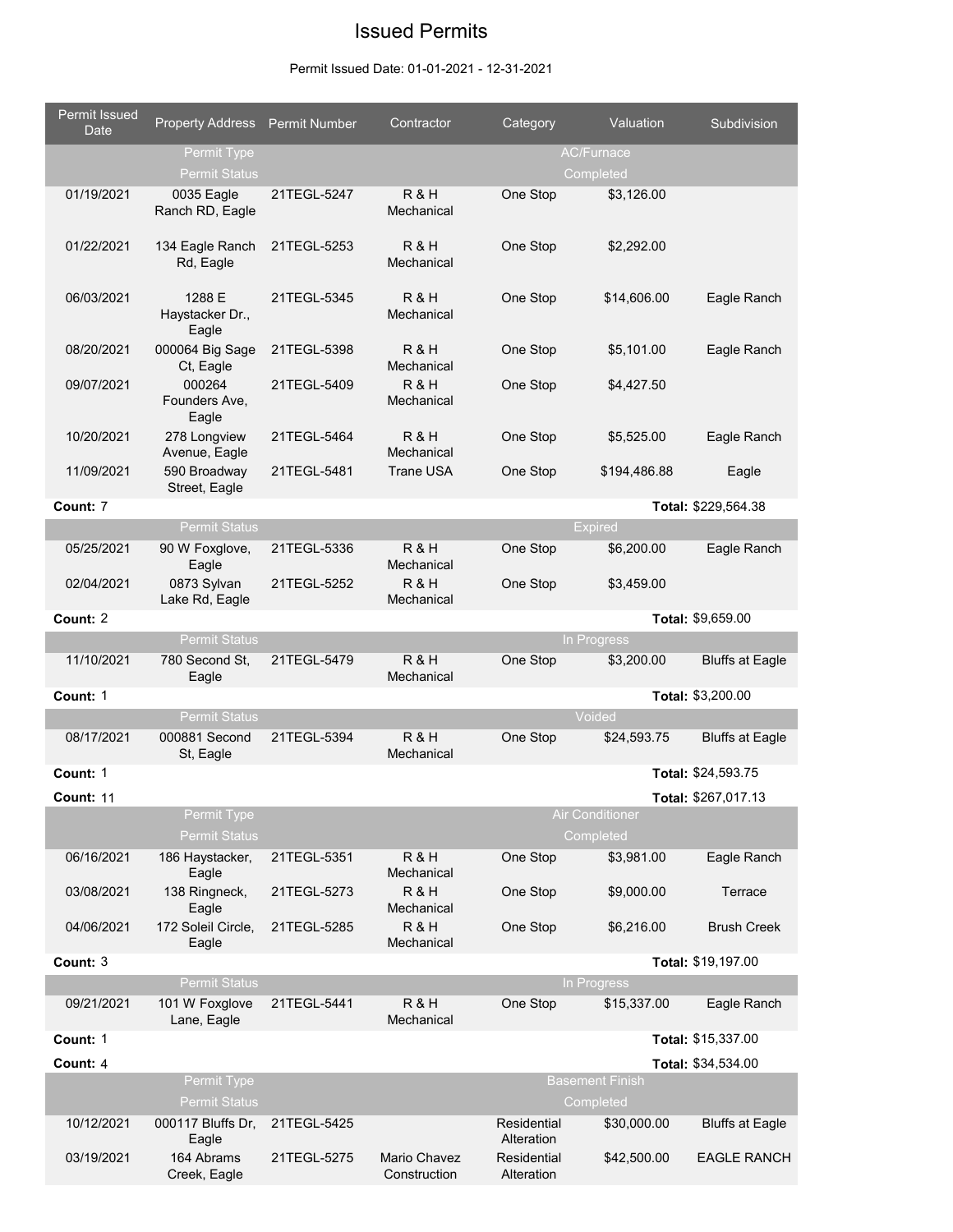| 04/01/2021 | 0150 Soleil<br>Circle, Eagle         | 21TEGL-5288 |                                                        | Residential<br>Alteration | \$40,000.00                                |                                        |
|------------|--------------------------------------|-------------|--------------------------------------------------------|---------------------------|--------------------------------------------|----------------------------------------|
| 02/16/2021 | 975 Sylvan Lake<br>Rd, Eagle         | 21TEGL-5260 | Groth<br>Construction                                  | Residential<br>Alteration | \$48,000.00                                | Eagle Ranch                            |
| Count: 4   |                                      |             |                                                        |                           |                                            | Total: \$160,500.00                    |
|            | <b>Permit Status</b>                 |             |                                                        |                           | <b>Expired</b>                             |                                        |
| 01/22/2021 | 0135 Tanager<br>Cir, Eagle           | 21TEGL-5250 |                                                        | Residential<br>Alteration | \$20,597.00                                |                                        |
| 03/25/2021 | 316 Greenhorn<br>Ave, Eagle          | 21TEGL-5276 | <b>Elite Property</b><br>Improvements                  | Residential<br>Alteration | \$76,000.00                                | <b>EAGLE RANCH</b>                     |
| 04/20/2021 | 194 Greenhorn<br>Ave, Eagle          | 21TEGL-5298 |                                                        | Residential<br>Alteration | \$35,000.00                                |                                        |
| 04/29/2021 | 40 Beecher St.,<br>Eagle             | 21TEGL-5306 |                                                        | Residential<br>Alteration | \$22,000.00                                |                                        |
| 05/25/2021 | 150 Bluffs Drive,<br>Eagle           | 21TEGL-5332 |                                                        | Residential<br>Alteration | \$14,505.00                                | <b>Bluffs at Eagle</b>                 |
| Count: 5   |                                      |             |                                                        |                           |                                            | Total: \$168,102.00                    |
|            | <b>Permit Status</b>                 |             |                                                        |                           | In Progress                                |                                        |
| 03/19/2021 | 1289<br>Montgomerie<br>circle, Eagle | 21TEGL-5246 |                                                        | Residential<br>Alteration | \$12,528.00                                |                                        |
| 11/11/2021 | 105 Beecher<br>Street, Eagle         | 21TEGL-5468 |                                                        | Residential<br>Alteration | \$50,000.00                                |                                        |
| 12/14/2021 | 1689<br>Montgomerie<br>Circle, Eagle | 21TEGL-5502 |                                                        | Residential<br>Alteration | \$35,000.00                                | <b>Brush Creek</b>                     |
| Count: 3   |                                      |             |                                                        |                           |                                            | Total: \$97,528.00                     |
|            | <b>Permit Status</b>                 |             |                                                        |                           | Voided                                     |                                        |
| 08/18/2021 | 59 Greenhorn,<br>Eagle               | 21TEGL-5333 |                                                        | Residential<br>Alteration | \$25,000.00                                |                                        |
| Count: 1   |                                      |             |                                                        |                           |                                            | Total: \$25,000.00                     |
| Count: 13  |                                      |             |                                                        |                           |                                            | Total: \$451,130.00                    |
|            | Permit Type                          |             |                                                        |                           | Commercial Addition C/O                    |                                        |
|            | <b>Permit Status</b>                 |             |                                                        |                           | Completed                                  |                                        |
| 07/27/2021 | 500 Broadway,<br>Eagle               | 21TEGL-5374 | Spectrum<br>Interiors, LLC                             | Commercial<br>Alteration  | \$15,000.00                                | Eagle                                  |
| 11/15/2021 | 201 Broadway<br>Street, Eagle        | 21TEGL-5472 | O'Kelly<br>Consulting<br>Group, Inc.<br>(OCG)          | Commercial<br>Alteration  | \$6,000.00                                 |                                        |
| Count: 2   |                                      |             |                                                        |                           |                                            | Total: \$21,000.00                     |
| Count: 2   |                                      |             |                                                        |                           |                                            | Total: \$21,000.00                     |
|            | Permit Type<br><b>Permit Status</b>  |             |                                                        |                           | <b>Commercial Remodel C/C</b><br>Completed |                                        |
| 08/25/2021 | 001140 Capitol<br>St, Eagle          | 21TEGL-5393 | <b>ETHOS</b><br><b>DISTRIBUTED</b><br><b>SOLUTIONS</b> | Commercial<br>Alteration  | \$20,000.00                                | Eagle Ranch                            |
| 02/16/2021 | 341 Broadway,<br>Eagle               | 20TEGL-5242 | <b>Rippy</b><br>Contractors                            | Commercial<br>Alteration  | \$40,000.00                                | Eagle                                  |
| 03/08/2021 | 228 Broadway<br>Street #B, Eagle     | 21TEGL-5270 |                                                        | Commercial<br>Alteration  | \$1,500.00                                 | Eagle                                  |
| Count: 3   |                                      |             |                                                        |                           |                                            | Total: \$61,500.00                     |
|            | <b>Permit Status</b>                 |             |                                                        |                           | <b>Expired</b>                             |                                        |
| 03/15/2021 | 248 Ringneck,<br>Eagle               | 21TEGL-5282 | A to Z Recreation                                      | Commercial<br>Alteration  | \$59,491.00                                |                                        |
| 06/18/2021 | 700 Broadway<br>Bld A, Eagle         | 21TEGL-5348 | <b>RA Nelson LLC</b>                                   | Commercial<br>Alteration  | \$25,400.00                                | Golden Eagle<br><b>Elderly Housing</b> |
| 06/18/2021 | 700 Broadway<br>Bld C, Eagle         | 21TEGL-5349 | <b>RA Nelson LLC</b>                                   | Commercial<br>Alteration  | \$7,400.00                                 | Golden Eagle<br><b>Elderly Housing</b> |
| Count: 3   | <b>Permit Status</b>                 |             |                                                        |                           | In Progress                                | Total: \$92,291.00                     |
| 11/15/2021 | 18 Market Street,<br>Eagle           | 21TEGL-5471 | <b>AKM LLC</b>                                         | Commercial<br>Alteration  | \$125,000.00                               | Eagle<br>Interchange                   |
| Count: 1   |                                      |             |                                                        |                           |                                            | Total: \$125,000.00                    |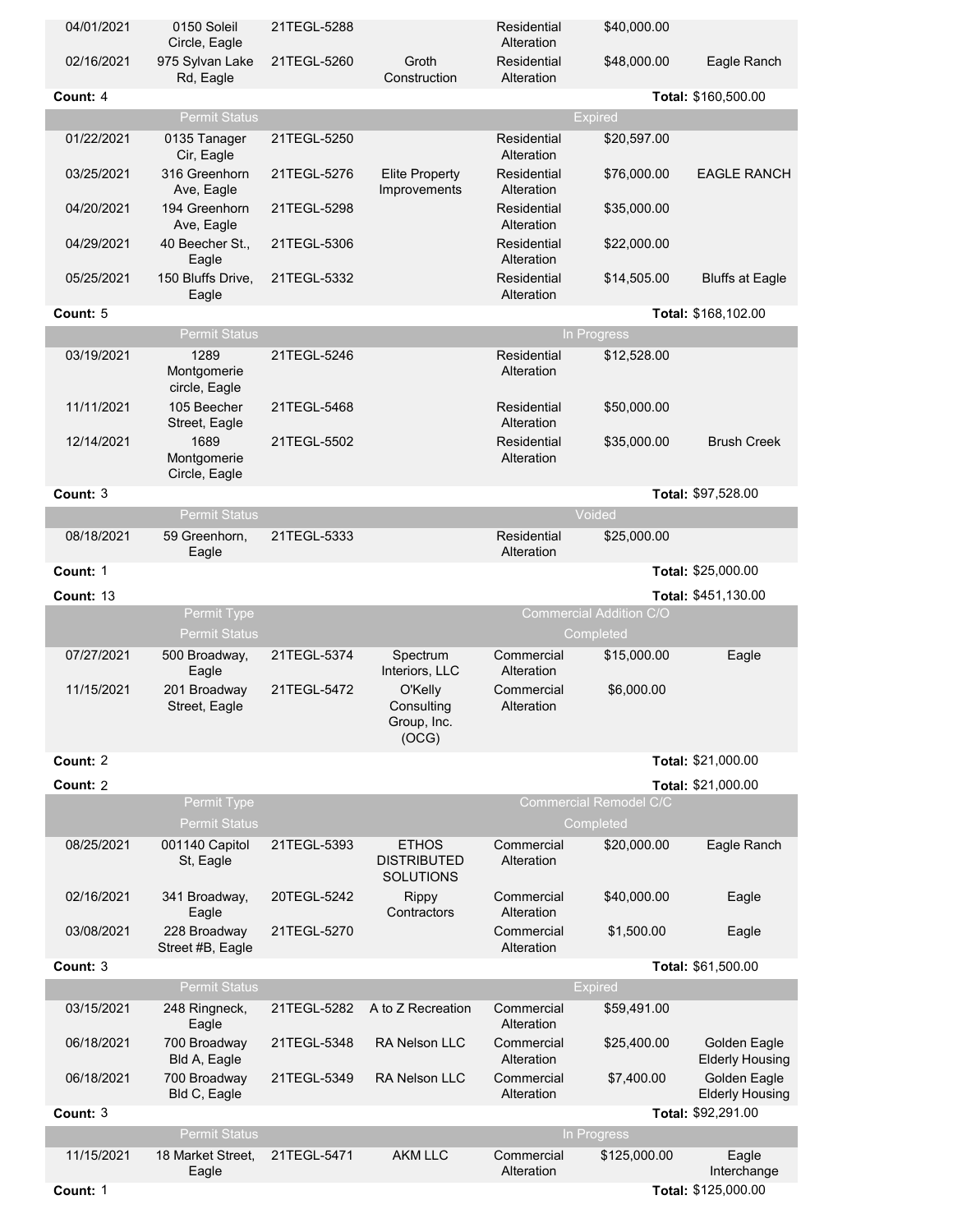|            | Permit Status                                |             |                                                                    |                           | Voided                                 |                                    |
|------------|----------------------------------------------|-------------|--------------------------------------------------------------------|---------------------------|----------------------------------------|------------------------------------|
| 11/29/2021 | 1099 Capitol<br>Street, Eagle                | 21TEGL-5490 |                                                                    | Commercial<br>Alteration  | \$3,000.00                             | Eagle Ranch                        |
| Count: 1   |                                              |             |                                                                    |                           |                                        | Total: \$3,000.00                  |
| Count: 8   |                                              |             |                                                                    |                           |                                        | Total: \$281,791.00                |
|            | Permit Type                                  |             |                                                                    |                           | Commercial Remodel C/O                 |                                    |
|            | <b>Permit Status</b>                         |             |                                                                    |                           | Completed                              |                                    |
| 07/09/2021 | 704 Chambers<br>Ave Bld C Unit 3,<br>Eagle   | 21TEGL-5355 | <b>Ulfbuilt</b>                                                    | Commercial<br>Alteration  | \$6,000.00                             | Chambers<br>Avenue                 |
| 06/15/2021 | 700 Chambers<br>Ave #4C, Eagle               | 21TEGL-5323 | Patriacca<br>Construction, Inc.                                    | Commercial<br>Alteration  | \$5,000.00                             | <b>Chambers Ave</b>                |
| 08/06/2021 | 700 Chambers<br>Unit 4A, Eagle               | 21TEGL-5373 | Patriacca<br>Construction, Inc.                                    | Commercial<br>Alteration  | \$30,000.00                            | Chambers<br><b>Townhomes</b>       |
| 06/15/2021 | 201 Broadway<br>Level 1, Eagle               | 21TEGL-5344 | O'Kelly<br>Consulting<br>Group, Inc.<br>(OCG)                      | Commercial<br>Alteration  | \$35,000.00                            | Eagle                              |
| 07/30/2021 | 113 E 4th St.,<br>Eagle                      | 21TEGL-5376 | Precision<br>Structures, Inc.                                      | Commercial<br>Alteration  | \$12,450.00                            | Eagle                              |
| Count: 5   |                                              |             |                                                                    |                           |                                        | Total: \$88,450.00                 |
|            | <b>Permit Status</b>                         |             |                                                                    |                           | <b>Expired</b>                         |                                    |
| 08/11/2021 | 706 Chambers<br>Ave. Units<br>1,2,3,4, Eagle | 21TEGL-5384 | <b>DW Dantas</b><br><b>Construction LLC</b>                        | Commercial<br>Alteration  | \$1.00                                 | Re-sub of Lot 1                    |
| Count: 1   |                                              |             |                                                                    |                           | <b>Total: \$1.00</b>                   |                                    |
|            | <b>Permit Status</b>                         |             |                                                                    |                           | In Progress                            |                                    |
| 06/10/2021 | 1393 Chambers<br>Ave, Unit B,<br>Eagle       | 21TEGL-5290 | <b>Paul Davis</b><br>Restoration of the<br><b>Mountain Resorts</b> | Commercial<br>Alteration  | \$20,000.00                            | KEMP                               |
| Count: 1   |                                              |             |                                                                    |                           |                                        | Total: \$20,000.00                 |
| Count: 7   |                                              |             |                                                                    |                           |                                        | Total: \$108,451.00                |
|            | Permit Type<br><b>Permit Status</b>          |             |                                                                    |                           | <b>Commercial Re-Roof</b><br>Completed |                                    |
| 02/11/2021 | 100 Fairgrounds<br>Rd, Eagle                 | 21TEGL-5264 | <b>Horizon Roofing</b>                                             | One Stop                  | \$5,200.00                             |                                    |
| 12/02/2021 | 85 Pond Road,<br>Eagle                       | 21TEGL-5498 | <b>Trinity</b><br>Construction<br>Services, LLC                    | One Stop                  | \$78,592.68                            | <b>PERRY</b><br><b>SUBDIVISION</b> |
| Count: 2   |                                              |             |                                                                    |                           |                                        | Total: \$83,792.68                 |
| Count: 2   |                                              |             |                                                                    |                           |                                        | Total: \$83,792.68                 |
|            | Permit Type<br><b>Permit Status</b>          |             |                                                                    |                           | <b>Deck</b><br>Completed               |                                    |
| 10/22/2021 | 257 Bluffs Drive,<br>Eagle                   | 21TEGL-5461 |                                                                    | Residential<br>Alteration | \$5,000.00                             |                                    |
| 07/20/2021 | 6 Ring Neck,<br>Eagle                        | 21TEGL-5379 |                                                                    | Residential<br>Alteration | \$8,000.00                             | Terrace                            |
| Count: 2   |                                              |             |                                                                    |                           |                                        | Total: \$13,000.00                 |
|            | <b>Permit Status</b>                         |             |                                                                    |                           | <b>Expired</b>                         |                                    |
| 05/07/2021 | 93 Newquist St,<br>Eagle                     | 21TEGL-5319 | Virtuoso LLC                                                       | Residential<br>Alteration | \$15,000.00                            | Eagle Ranch                        |
| Count: 1   |                                              |             |                                                                    |                           |                                        | Total: \$15,000.00                 |
|            | <b>Permit Status</b>                         |             |                                                                    |                           | In Progress                            |                                    |
| 07/20/2021 | 64 Thresher<br>Court, Eagle                  | 21TEGL-5372 | BW-ANE, Inc                                                        | Residential<br>Alteration | \$40,000.00                            | Eagle Ranch                        |
| Count: 1   |                                              |             |                                                                    |                           |                                        | Total: \$40,000.00                 |
| Count: 4   |                                              |             |                                                                    |                           |                                        | Total: \$68,000.00                 |
|            | Permit Type<br><b>Permit Status</b>          |             |                                                                    |                           | <b>Demolition</b><br>Completed         |                                    |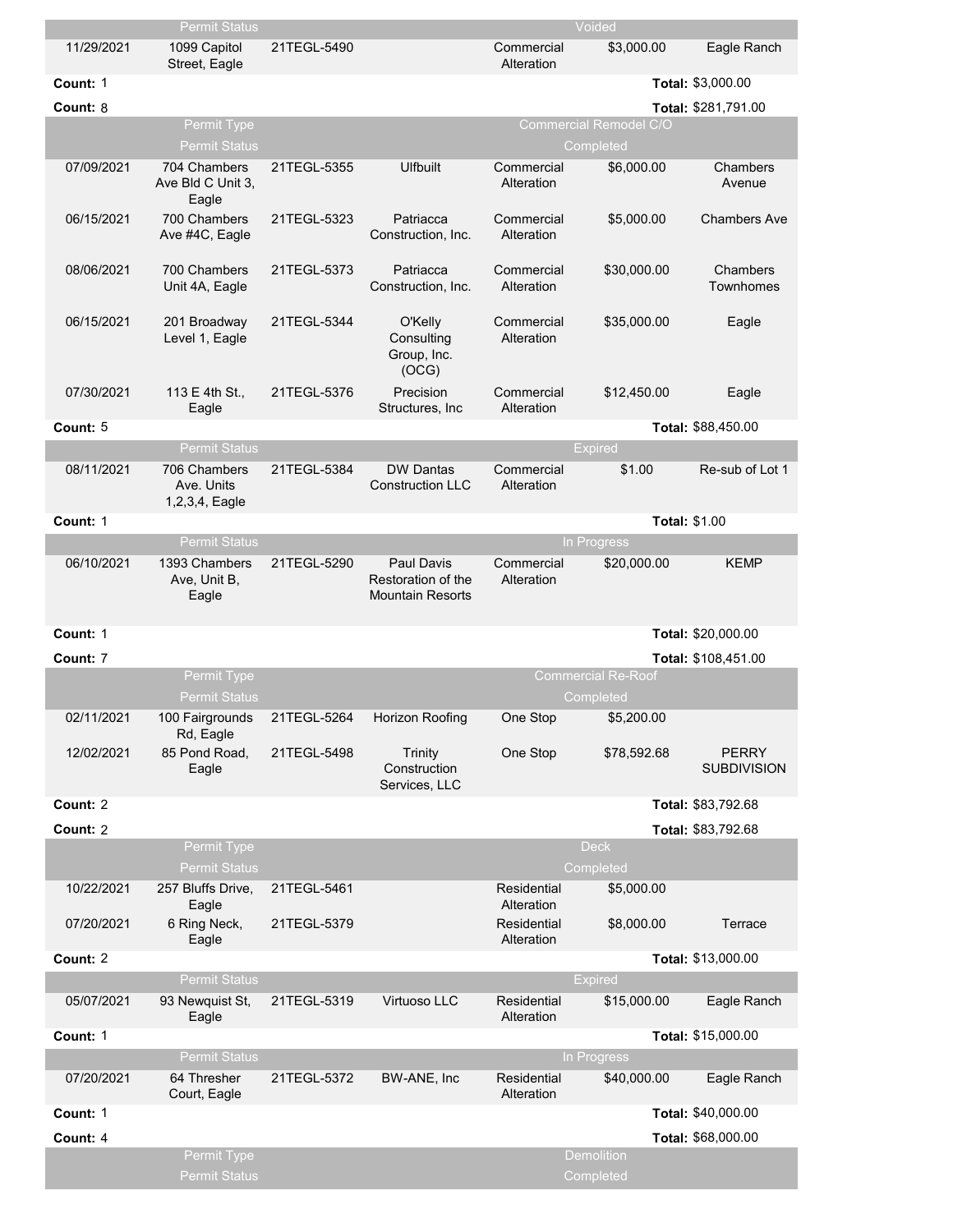| 05/27/2021 | 201 Broadway,<br>Eagle               | 21TEGL-5343 | O'Kelly<br>Consulting<br>Group, Inc.<br>(OCG)                      | One Stop               | \$5,000.00                                   | Eagle              |
|------------|--------------------------------------|-------------|--------------------------------------------------------------------|------------------------|----------------------------------------------|--------------------|
| Count: 1   |                                      |             |                                                                    |                        |                                              | Total: \$5,000.00  |
|            | <b>Permit Status</b>                 |             |                                                                    |                        | In Progress                                  |                    |
| 10/19/2021 | 100 Big Sage<br>Court, Eagle         | 21TEGL-5462 | <b>Paul Davis</b><br>Restoration of the<br><b>Mountain Resorts</b> | One Stop               | \$20,000.00                                  | Eagle Ranch        |
| 09/21/2021 | 431 Broadway,<br>Eagle               | 21TEGL-5432 |                                                                    | One Stop               | \$15,000.00                                  | Eagle              |
| Count: 2   |                                      |             |                                                                    |                        |                                              | Total: \$35,000.00 |
| Count: 3   |                                      |             |                                                                    |                        |                                              | Total: \$40,000.00 |
|            | Permit Type<br><b>Permit Status</b>  |             |                                                                    |                        | <b>Detached Single Family</b><br>In Progress |                    |
| 10/08/2021 | 002154 Eagle<br>Ranch Rd, Eagle      | 21TEGL-5433 | O'Kelly<br>Consulting<br>Group, Inc.<br>(OCG)                      | <b>Residential New</b> | \$700,000.00                                 | Eagle Ranch        |
| 10/05/2021 | 45 Thresher Ct,<br>Eagle             | 21TEGL-5430 |                                                                    | <b>Residential New</b> | \$529,256.00                                 | Eagle Ranch        |
| 09/22/2021 | 102 Robins Egg<br>Lane, Eagle        | 21TEGL-5419 |                                                                    | <b>Residential New</b> | \$883,541.07                                 | Eagle Ranch        |
| 08/27/2021 | 000083 Aster Ct,<br>Eagle            | 21TEGL-5400 |                                                                    | <b>Residential New</b> | \$689,644.00                                 | Eagle Ranch        |
| 10/11/2021 | 001074 Fourth of<br>July Rd, Eagle   | 21TEGL-5410 |                                                                    | <b>Residential New</b> | \$950,000.00                                 | Eagle Ranch        |
| 10/28/2021 | 891 E<br>Haystacker Dr,<br>Eagle     | 21TEGL-5451 | Hata<br>Construction                                               | <b>Residential New</b> | \$1,800,000.00                               | Eagle Ranch        |
| 10/14/2021 | 39 Lone Spur,<br>Eagle               | 21TEGL-5452 |                                                                    | <b>Residential New</b> | \$495,000.00                                 |                    |
| 12/22/2021 | 48 Mount<br>Jackson Court,<br>Eagle  | 21TEGL-5495 | Scott Turnipseed<br><b>AIA</b>                                     | <b>Residential New</b> | \$1,100,000.00                               | Eagle Ranch        |
| 12/28/2021 | 207 Aidan Road,<br>Eagle             | 21TEGL-5488 |                                                                    | <b>Residential New</b> | \$736,169.00                                 | Eagle Ranch        |
| 08/12/2021 | 1088 Fourth of<br>July Rd., Eagle    | 21TEGL-5368 | Rocky Mountain<br>GC                                               | <b>Residential New</b> | \$1,057,125.00                               | Eagle Ranch        |
| 08/11/2021 | 41 Robins Egg<br>Ln, Eagle           | 21TEGL-5377 |                                                                    | <b>Residential New</b> | \$800,000.00                                 | Eagle Ranch        |
| 09/14/2021 | 1092 Fourth of<br>July Rd., Eagle    | 21TEGL-5383 | Rocky Mountain<br>GC                                               | <b>Residential New</b> | \$1,050,125.00                               | Eagle Ranch        |
| 09/01/2021 | 001169 E<br>Haystacker Dr.,<br>Eagle | 21TEGL-5388 |                                                                    | <b>Residential New</b> | \$629,140.00                                 | Eagle Ranch        |
| 09/07/2021 | 002296 E<br>Haystacker Dr.,<br>Eagle | 21TEGL-5389 | Kienzle<br>Construction                                            | <b>Residential New</b> | \$1,300,000.00                               | Eagle Ranch        |
| 05/24/2021 | 870 Fourth of<br>July Road, Eagle    | 21TEGL-5320 | Precision<br>Construction<br>West, Inc.                            | <b>Residential New</b> | \$1,200,000.00                               | Eagle Ranch        |
| 04/30/2021 | 162 Thresher<br>Court, Eagle         | 21TEGL-5305 | Desmond<br>Homebuilders,<br><b>LLC</b>                             | <b>Residential New</b> | \$670,465.00                                 | Eagle Ranch        |
| 04/21/2021 | 002170 Eagle<br>Ranch Rd, Eagle      | 21TEGL-5293 | O'Kelly<br>Consulting<br>Group, Inc.<br>(OCG)                      | <b>Residential New</b> | \$950,000.00                                 | <b>EAGLE RANCH</b> |
| 05/10/2021 | 993 Fourth of<br>July Road, Eagle    | 21TEGL-5299 | Rocky Mountain<br>GC                                               | <b>Residential New</b> | \$1,294,137.00                               | Eagle Ranch        |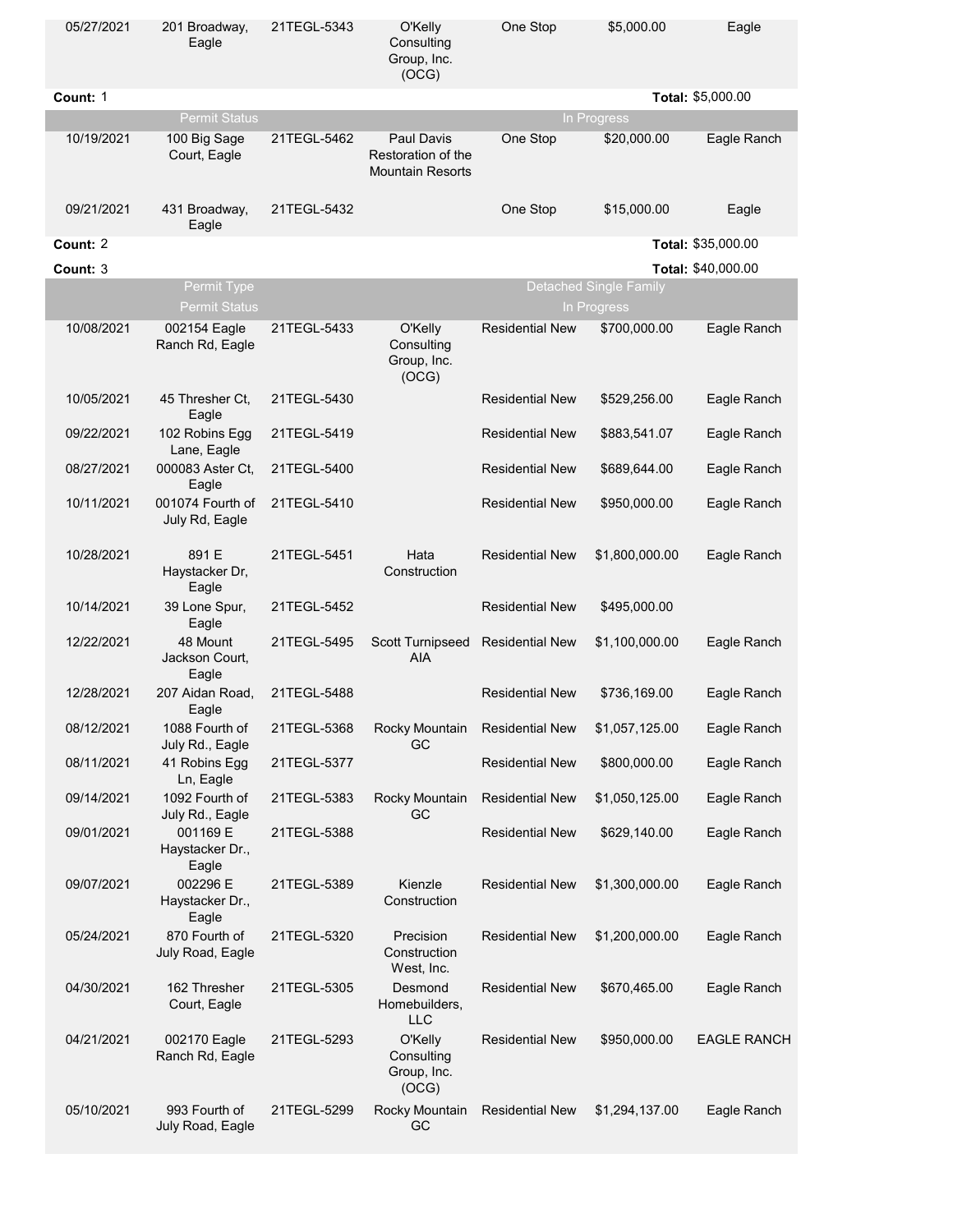| 04/26/2021       | 19 Thresher<br>Court, Eagle                                    | 21TEGL-5308 | Wynton<br>Development<br><b>LLC</b>               | <b>Residential New</b> | \$505,561.00           |       |
|------------------|----------------------------------------------------------------|-------------|---------------------------------------------------|------------------------|------------------------|-------|
| Count: 19        |                                                                |             |                                                   |                        | Total: \$17,340,163.07 |       |
| <b>Count: 19</b> |                                                                |             |                                                   |                        | Total: \$17,340,163.07 |       |
|                  | Permit Type                                                    |             |                                                   |                        | <b>Electrical</b>      |       |
|                  | <b>Permit Status</b>                                           |             |                                                   |                        | Completed              |       |
| 04/26/2021       | 2677 Brush<br>Creek Road,<br>Eagle                             | 21TEGL-5304 | Sunsense Solar                                    | One Stop               | \$49,800.00            |       |
| 05/18/2021       | 990 Sylvan Lake<br>Rd. Right of Way<br>for Comcast,<br>Eagle   | 21TEGL-5325 | <b>B-Tec Inc</b>                                  | One Stop               | \$900.00               |       |
| 05/18/2021       | 510 Castle Dr.<br>"Right of Way for<br>Comcast", Eagle         | 21TEGL-5326 | <b>B-Tec Inc</b>                                  | One Stop               | \$900.00               |       |
| 05/18/2021       | 162 Bluffs Dr.<br>"Right of Way for<br>Comcast", Eagle         | 21TEGL-5327 | <b>B-Tec Inc</b>                                  | One Stop               | \$900.00               |       |
| 05/18/2021       | 108 Howard St.<br>"Right of Way for<br>Comcast", Eagle         | 21TEGL-5328 | <b>B-Tec Inc</b>                                  | One Stop               | \$900.00               |       |
| 05/18/2021       | 284 Tanager<br>Circle "Right of<br>Way for<br>Comcast", Eagle  | 21TEGL-5329 | <b>B-Tec Inc</b>                                  | One Stop               | \$900.00               |       |
| 05/25/2021       | <b>1700 Bull</b><br>Pasture Rd.,<br>Eagle                      | 21TEGL-5335 | Native Electric,<br>Inc.                          | One Stop               | \$14,000.00            |       |
| 07/06/2021       | 78 N. Penstemon<br>Ln "Right of Way<br>for Comcast".<br>Eagle  | 21TEGL-5359 | <b>B-Tec Inc</b>                                  | One Stop               | \$900.00               |       |
| 07/06/2021       | 116 Harvester<br>Cir. "Right of way<br>for Comcast",<br>Eagle  | 21TEGL-5360 | B-Tec Inc                                         | One Stop               | \$900.00               |       |
| 07/06/2021       | 94 Callie Clark<br>Ct. "Right of way<br>for Comcast".<br>Eagle | 21TEGL-5361 | <b>B-Tec Inc</b>                                  | One Stop               | \$900.00               |       |
| 07/06/2021       | 213 Ryshot<br>"Right of way for<br>Comcast", Eagle             | 21TEGL-5362 | <b>B-Tec Inc</b>                                  | One Stop               | \$900.00               |       |
| 07/06/2021       | 26 Macdonald St.<br>"Right of way for<br>Comcast", Eagle       | 21TEGL-5363 | <b>B-Tec Inc</b>                                  | One Stop               | \$900.00               |       |
| 07/06/2021       | 505 Washington<br>St. "Right of way<br>for Comcast",<br>Eagle  | 21TEGL-5364 | <b>B-Tec Inc</b>                                  | One Stop               | \$900.00               |       |
| 07/06/2021       | 39 Baler Ct.<br>"Right of way for<br>Comcast", Eagle           | 21TEGL-5365 | <b>B-Tec Inc</b>                                  | One Stop               | \$900.00               |       |
| 07/06/2021       | 9 Abrams Creek<br>Dr. "Right of way<br>for Comcast",<br>Eagle  | 21TEGL-5366 | <b>B-Tec Inc</b>                                  | One Stop               | \$900.00               |       |
| 11/15/2021       | 590 Broadway<br>Street, Eagle                                  | 21TEGL-5487 | Quality Electric &<br>Controls Inc.<br>(QEC Inc.) | One Stop               | \$2,500.00             | Eagle |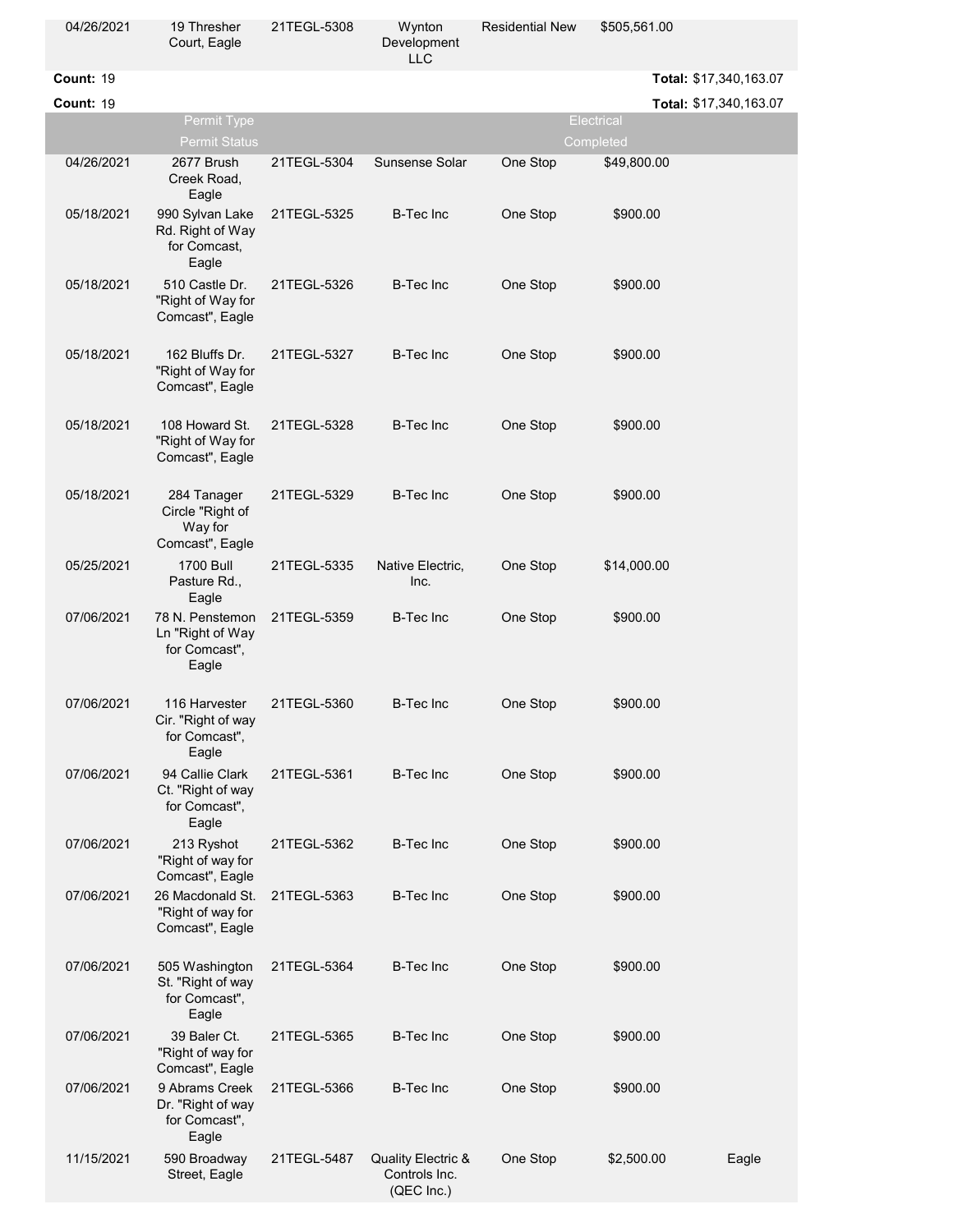| 10/11/2021       | 522 Capitol St.,<br>Eagle                                      | 21TEGL-5453 | Cobalt Electric<br>Corp.                         | One Stop | \$482.00                                      |                                    |
|------------------|----------------------------------------------------------------|-------------|--------------------------------------------------|----------|-----------------------------------------------|------------------------------------|
| 08/23/2021       | 319 Ryshot<br>"Right Of Way<br>Comcast", Eagle                 | 21TEGL-5406 | <b>B-Tec Inc</b>                                 | One Stop | \$900.00                                      |                                    |
| 10/05/2021       | 459 Abrams<br>Creek Rd, Eagle                                  | 21TEGL-5434 |                                                  | One Stop | \$250.00                                      | Eagle Ranch                        |
| Count: 19        |                                                                |             |                                                  |          |                                               | Total: \$79,632.00                 |
|                  | <b>Permit Status</b>                                           |             |                                                  |          | <b>Expired</b>                                |                                    |
| 09/01/2021       | 000015 Left Lady<br>Belle PI, Eagle                            | 21TEGL-5399 | Sunsense Solar                                   | One Stop | \$52,513.00                                   | Eagle Ranch                        |
| 09/14/2021       | 000432 Whiting<br>Rd, Eagle                                    | 21TEGL-5424 | New Electric, Inc.                               | One Stop | \$5,000.00                                    | Kaibab Park                        |
| 08/10/2021       | 868 Hernage<br>Creek Road,<br>Eagle                            | 21TEGL-5387 | Sunsense Solar                                   | One Stop | \$53,967.00                                   | Eagle Ranch                        |
| 04/26/2021       | 2677 Brush<br>Creek Rd, Eagle                                  | 21TEGL-5309 |                                                  | One Stop | \$1,100.00                                    |                                    |
| 08/09/2021       | 172 Soleil Cir,<br>Eagle                                       | 21TEGL-5294 | <b>AK Electric</b>                               | One Stop | \$2,500.00                                    | <b>Brush Creek</b>                 |
| Count: 5         |                                                                |             |                                                  |          |                                               | Total: \$115,080.00                |
|                  | <b>Permit Status</b>                                           |             |                                                  |          | In Progress                                   |                                    |
| 10/26/2021       | 600 Broadway<br>St,, Eagle                                     | 21TEGL-5465 | <b>Alliance Electric</b><br><b>Solutions LLC</b> | One Stop | \$10,000.00                                   | Eagle Library                      |
| 10/26/2021       | 601 Capitol<br>Street, Eagle                                   | 21TEGL-5466 | <b>Alliance Electric</b><br><b>Solutions LLC</b> | One Stop | \$10,000.00                                   | <b>Mayers Addition</b><br>to Eagle |
| 09/23/2021       | 837 Sylvan Lake<br>Rd, Eagle                                   | 21TEGL-5446 | Sunsense Solar                                   | One Stop | \$52,828.10                                   | Redstone<br>Townhomes              |
| 09/24/2021       | 37 Left Lady<br>Belle Place,<br>Eagle                          | 21TEGL-5447 | Sabo Electric,<br>Inc.                           | One Stop | \$5,000.00                                    | Eagle Ranch                        |
| 09/24/2021       | 366 Lime Park<br>Dr, Eagle                                     | 21TEGL-5448 | <b>RMK Electric LLC</b>                          | One Stop | \$3,000.00                                    | Eagle Ranch                        |
| 10/05/2021       | 410 Washington<br>St., Eagle                                   | 21TEGL-5449 | <b>DJensen Electric</b>                          | One Stop | \$3,500.00                                    | Eagle                              |
| Count: 6         |                                                                |             |                                                  |          |                                               | Total: \$84,328.10                 |
| <b>Count: 30</b> |                                                                |             |                                                  |          |                                               | Total: \$279,040.10                |
|                  | <b>Permit Type</b><br><b>Permit Status</b>                     |             |                                                  |          | <b>Electrical Service Change</b><br>Completed |                                    |
| 03/17/2021       | 50 Chambers<br>Ave. (Comcast<br>Supply Cabinet),<br>Eagle      | 21TEGL-5287 | <b>B-Tec Inc</b>                                 | One Stop | \$900.00                                      |                                    |
| 03/17/2021       | 77 Sawatch Rd<br>(Comcast Supply<br>Cabinet), Eagle            | 21TEGL-5286 | <b>B-Tec Inc</b>                                 | One Stop | \$900.00                                      |                                    |
| 03/09/2021       | 31 Seven<br>Hermits Dr.<br>(Comcast Supply)<br>Cabinet), Eagle | 20TEGL-5191 | <b>B-Tec Inc</b>                                 | One Stop | \$900.00                                      |                                    |
| Count: 3         |                                                                |             |                                                  |          |                                               | Total: \$2,700.00                  |
|                  | <b>Permit Status</b>                                           |             |                                                  |          | <b>Expired</b>                                |                                    |
| 01/19/2021       | 220 E 3rd St,<br>Eagle                                         | 20TEGL-5234 | Impact Energy                                    | One Stop | \$2,500.00                                    |                                    |
| Count: 1         |                                                                |             |                                                  |          |                                               | Total: \$2,500.00                  |
| Count: 4         |                                                                |             |                                                  |          |                                               | Total: \$5,200.00                  |
|                  | Permit Type<br><b>Permit Status</b>                            |             |                                                  |          | Fireplace<br>Completed                        |                                    |
| 05/03/2021       | 246 Ring Neck,<br>Eagle                                        | 21TEGL-5314 | Western<br><b>Fireplace Supply</b>               | One Stop | \$5,800.00                                    |                                    |
|                  |                                                                |             |                                                  |          |                                               |                                    |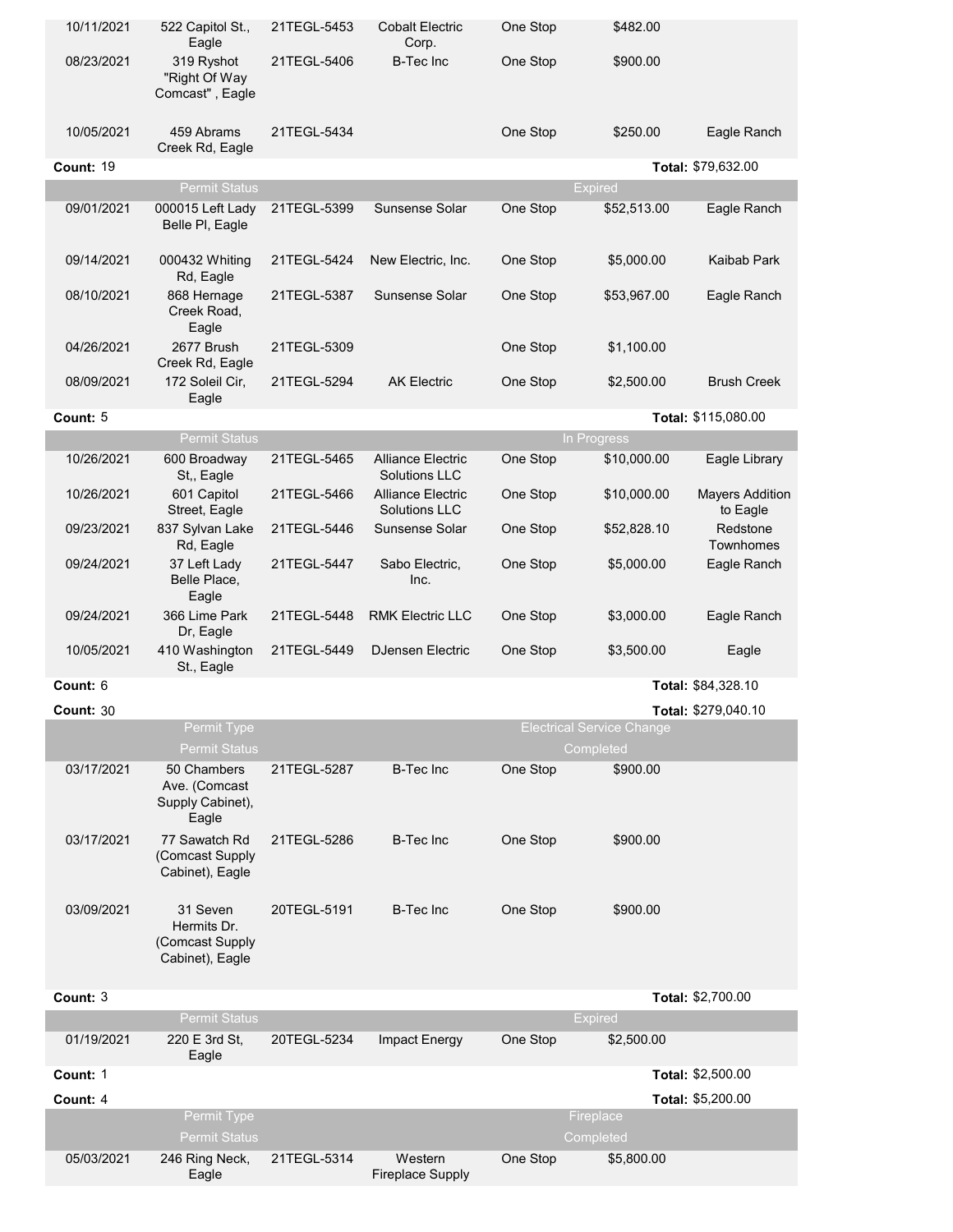| Count: 1   |                                                           |                    |                                       |                                          |                                         | Total: \$5,800.00                    |
|------------|-----------------------------------------------------------|--------------------|---------------------------------------|------------------------------------------|-----------------------------------------|--------------------------------------|
|            | <b>Permit Status</b>                                      |                    |                                       |                                          | <b>Expired</b>                          |                                      |
| 02/26/2021 | 194 TANAGER<br>CIR, Eagle                                 | 21TEGL-5271        | Western<br><b>Fireplace Supply</b>    | One Stop                                 | \$6,200.00                              | <b>BRUSH CREEK</b><br><b>MEADOWS</b> |
| 05/07/2021 | 196 Abrams<br>Creek Dr, Eagle                             | 21TEGL-5322        | Western<br><b>Fireplace Supply</b>    | One Stop                                 | \$6,600.00                              | Eagle Ranch                          |
| Count: 2   |                                                           |                    |                                       |                                          |                                         | Total: \$12,800.00                   |
|            | <b>Permit Status</b>                                      |                    |                                       |                                          | In Progress                             |                                      |
| 11/29/2021 | 755 Bull Run,<br>Eagle                                    | 21TEGL-5494        | Western<br><b>Fireplace Supply</b>    | One Stop                                 | \$5,800.00                              | <b>Bull Pasture</b>                  |
| 11/22/2021 | 2941 Brush<br>Creek Road,<br>Eagle                        | 21TEGL-5491        | Western<br><b>Fireplace Supply</b>    | One Stop                                 | \$5,400.00                              | Eagle Ranch                          |
| Count: 2   |                                                           |                    |                                       |                                          |                                         | Total: \$11,200.00                   |
| Count: 5   |                                                           |                    |                                       |                                          |                                         | Total: \$29,800.00                   |
|            | <b>Permit Type</b><br><b>Permit Status</b>                |                    |                                       |                                          | <b>Furnace Replacement</b><br>Completed |                                      |
| 12/09/2021 | 775 Chambers<br>Avenue, Eagle                             | 21TEGL-5506        | R&H<br>Mechanical                     | One Stop                                 | \$4,777.00                              | Eagle<br><b>Commercial Park</b>      |
| 09/02/2021 | 4 Blue Grouse,<br>Eagle                                   | 21TEGL-5417        | <b>R&amp;H</b><br>Mechanical          | One Stop                                 | \$17,250.00                             | Terrace                              |
| Count: 2   |                                                           |                    |                                       |                                          |                                         | Total: \$22,027.00                   |
|            | <b>Permit Status</b>                                      |                    |                                       |                                          | <b>Expired</b>                          |                                      |
| 05/13/2021 | 164 Abrams<br>Creek Dr., Eagle                            | 21TEGL-5334        | <b>Control All</b><br>Mechanical, LLC | One Stop                                 | \$19,800.00                             | Eagle Ranch                          |
| Count: 1   |                                                           |                    |                                       |                                          |                                         | Total: \$19,800.00                   |
|            | <b>Permit Status</b>                                      |                    |                                       |                                          | In Progress                             |                                      |
| 12/30/2021 | 269 Longview<br>Avenue, Eagle                             | 21TEGL-5512        | R & H<br>Mechanical                   | One Stop                                 | \$4,287.00                              | Eagle Ranch                          |
| 12/06/2021 | 711 Prince Alley,<br>Eagle                                | 21TEGL-5504        | R&H<br>Mechanical                     | One Stop                                 | \$4,074.00                              | <b>Walker Minor</b><br>Subdivision   |
| Count: 2   |                                                           |                    |                                       |                                          |                                         | Total: \$8,361.00                    |
| Count: 5   |                                                           |                    |                                       |                                          |                                         | Total: \$50,188.00                   |
|            | <b>Permit Type</b><br><b>Permit Status</b>                |                    |                                       |                                          | <b>Grading Permit</b><br>Completed      |                                      |
| 09/01/2021 | 016186 Highway<br>6 Reserve at<br>Hockett Gulch,<br>Eagle | 21TEGL-<br>ZON5421 |                                       | One Stop                                 | \$500,000.00                            |                                      |
| Count: 1   |                                                           |                    |                                       |                                          |                                         | Total: \$500,000.00                  |
| Count: 1   |                                                           |                    |                                       |                                          |                                         | Total: \$500,000.00                  |
|            | Permit Type<br><b>Permit Status</b>                       |                    |                                       | Manufactured Home - Permanent Foundation | In Progress                             |                                      |
| 09/30/2021 | 324 Howard<br>Street, Eagle                               | 21TEGL-5402        |                                       | <b>Residential New</b>                   | \$578,960.00                            | Eagle                                |
| 10/25/2021 | 223 Lime Park<br>Dr, Eagle                                | 21TEGL-5442        | Mountain Valley<br>Homes              | <b>Residential New</b>                   | \$250,184.00                            |                                      |
| Count: 2   |                                                           |                    |                                       |                                          |                                         | Total: \$829,144.00                  |
| Count: 2   |                                                           |                    |                                       |                                          |                                         | Total: \$829,144.00                  |
|            | Permit Type<br><b>Permit Status</b>                       |                    |                                       |                                          | Mechanical<br>Completed                 |                                      |
| 08/20/2021 | 000112                                                    | 21TEGL-5405        | Pro Air, Inc.                         | One Stop                                 | \$7,000.00                              | <b>Eby Creek</b>                     |
|            | Fairgrounds Rd,<br>Eagle                                  |                    |                                       |                                          |                                         |                                      |
| 02/04/2021 | 390 Palmer<br>Loop, Eagle                                 | 21TEGL-5261        | R&H<br>Mechanical                     | One Stop                                 | \$3,210.00                              |                                      |
| 01/22/2021 | 2287 E<br><b>HAYSTACKER</b><br>DR, Eagle                  | 21TEGL-5248        | Western<br><b>Fireplace Supply</b>    | One Stop                                 | \$4,200.00                              | <b>EAGLE RANCH</b><br>FILING 24      |
| 04/16/2021 | 973 Montgonerie<br>Circle, Eagle                          | 21TEGL-5295        | R & H<br>Mechanical                   | One Stop                                 | \$5,310.00                              |                                      |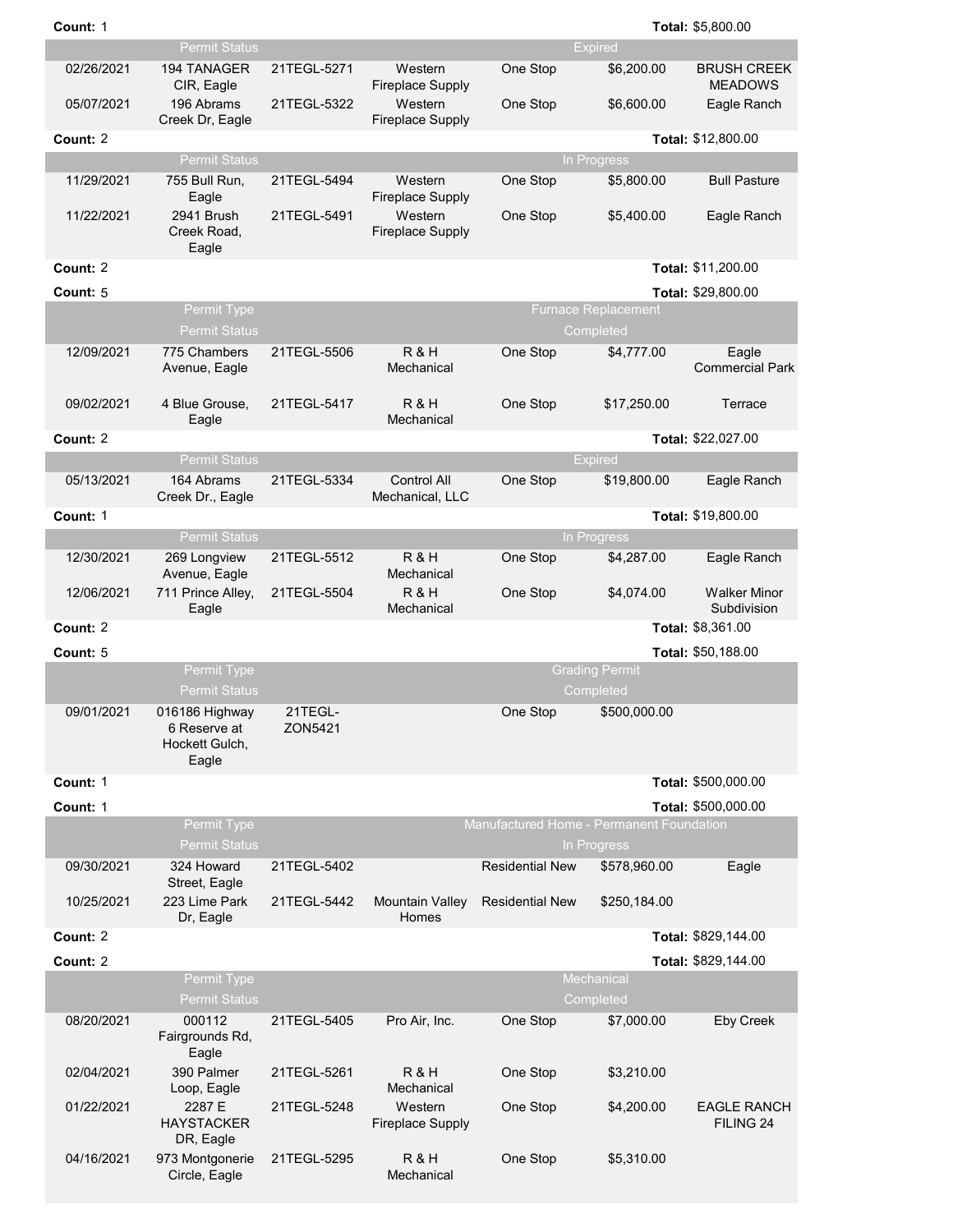|            | <b>Permit Status</b>                             |                                |                                         |          | <b>Expired</b> |                               |
|------------|--------------------------------------------------|--------------------------------|-----------------------------------------|----------|----------------|-------------------------------|
| 05/07/2021 | 1102<br>Montgomerie<br>Circle, Eagle             | 21TEGL-5321                    | R&H<br>Mechanical                       | One Stop | \$4,337.28     | <b>Brush Creek</b><br>Village |
| 08/23/2021 | 200 Broadway,                                    | 21TEGL-5401                    | Skyline                                 | One Stop | \$53,538.00    |                               |
| 08/19/2021 | Eagle<br>000378 Ring                             | 21TEGL-5404                    | Mechanical<br><b>Fred's Plumbing</b>    | One Stop | \$4,000.00     | Terrace                       |
|            | Neck, Eagle                                      |                                | & Heating, Inc.                         |          |                |                               |
| Count: 3   |                                                  |                                |                                         |          |                | Total: \$61,875.28            |
| Count: 7   | Permit Type                                      |                                |                                         |          | Misc. Other    | Total: \$81,595.28            |
|            | <b>Permit Status</b>                             |                                |                                         |          | Completed      |                               |
| 09/22/2021 | 451 Hunters<br>View Lane, Eagle                  | 21TEGL-MB0065                  | <b>Hunters View</b><br>Builder, LLC     | One Stop | \$12,110.00    |                               |
| 09/22/2021 | <b>VIEW LANE,</b><br><b>EAGLE</b>                | 484 HUNTERS 21TEGL-MB0068      | <b>Hunters View</b><br>Builder, LLC     | One Stop | \$15,530.00    |                               |
| 09/22/2021 | <b>481 HUNTERS</b><br>VIEW LANE,<br><b>EAGLE</b> | 2021TEGL-<br>MB0066            | <b>Hunters View</b><br>Builder, LLC     | One Stop | \$15,530.00    |                               |
| 10/01/2021 | <b>VIEW LANE,</b><br><b>EAGLE</b>                |                                | <b>Hunters View</b><br>Builder, LLC     | One Stop | \$12,110.00    |                               |
| 10/01/2021 | 564 Hunters<br>View Lane, Eagle                  | 21TEGL-MB0002                  | <b>Hunters View</b><br>Builder, LLC     | One Stop | \$15,530.00    |                               |
| 12/02/2021 | 687 Hunters<br>View Lane, Eagle                  | 21TEGL-MB0011                  | <b>Hunters View</b><br>Builder, LLC     | One Stop | \$15,530.00    |                               |
| 10/26/2021 | 558 Hunters<br>View Lane, Eagle                  | 21TEGL-MB0007                  | <b>Hunters View</b><br>Builder, LLC     | One Stop | \$15,530.00    |                               |
| 11/22/2021 | Dr, Eagle                                        | 1995 Frost Creek 21TEGL-MB0003 | Meadow<br>Mountain Homes,<br><b>LLC</b> | One Stop | \$10,055.69    |                               |
| 11/22/2021 | Dr, Eagle                                        | 1927 Frost Creek 21TEGL-MB0004 | Meadow<br>Mountain Homes,<br><b>LLC</b> | One Stop | \$16,855.00    |                               |
| 10/26/2021 | 487 Hunters<br>View Lane, Eagle                  | 21TEGL-MB0005                  | <b>Hunters View</b><br>Builder, LLC     | One Stop | \$12,110.00    |                               |
| 11/04/2021 | Drive, Eagle                                     | 870 Frost Creek 21TEGL-MB0008  |                                         | One Stop | \$16,855.00    |                               |
| 05/03/2021 | 0967 Gray Rock<br>Dr, Eagle                      | 2021TEGL-<br>MB0054            |                                         | One Stop | \$16,855.00    |                               |
| 07/13/2021 | 337 HUNTERS<br><b>VIEW LANE,</b><br><b>EAGLE</b> | 21TEGL-MB0055                  | <b>Hunters View</b><br>Builder, LLC     | One Stop | \$15,530.00    |                               |
| 07/12/2021 | 367 HUNTERS<br><b>VIEW LANE,</b><br><b>EAGLE</b> | 2021TEGL-<br>MB0058            | <b>Hunters View</b><br>Builder, LLC     | One Stop | \$12,110.00    |                               |
| 07/12/2021 | 363 HUNTERS<br><b>VIEW LANE,</b><br><b>EAGLE</b> | 2021TEGL-<br>MB0059            | <b>Hunters View</b><br>Builder, LLC     | One Stop | \$15,530.00    |                               |
| 07/12/2021 | 359 HUNTERS<br>VIEW LANE,<br>EAGLE               | 2021TEGL-<br>MB0060            | <b>Hunters View</b><br>Builder, LLC     | One Stop | \$15,530.00    |                               |
| 07/01/2021 | 0164 Red Bluffs<br>Way, Eagle                    | 2021TEGL-<br>MB0052            |                                         | One Stop | \$37,720.00    |                               |
| 01/19/2021 | 300 Hunters<br>View Lane, Eagle                  | 20TEGL-MB0046                  | <b>Hunters View</b><br>Builder, LLC     | One Stop | \$15,969.00    | <b>FROST CREEK</b>            |
| 10/21/2021 |                                                  | 1670 Frost Creek 20TEGL-MB0030 | <b>Rinn Builders</b>                    | One Stop | \$16,959.00    | Frost Creek &                 |

Drive,

Salt Creek

**Count:** 4 **Total:** \$19,720.00

4 **Total:**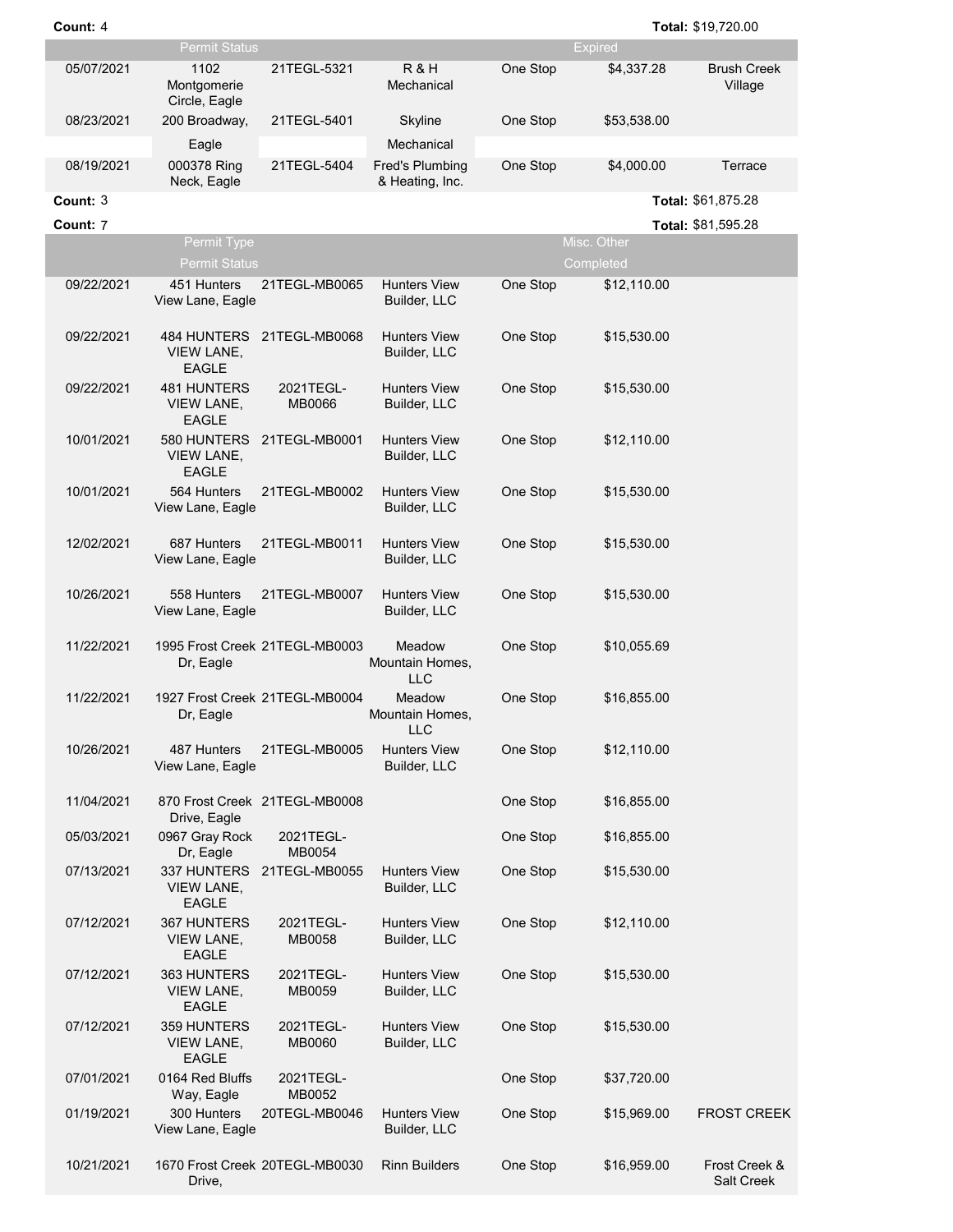|                  | Eagle                                          |                                                 |                                           |                           |                                                 |                                        |
|------------------|------------------------------------------------|-------------------------------------------------|-------------------------------------------|---------------------------|-------------------------------------------------|----------------------------------------|
| 04/27/2021       | 0440 Frost Creek 20TEGL-MB0031<br>Drive, Eagle |                                                 | <b>Rinn Builders</b>                      | One Stop                  | \$16,959.00                                     | Frost Creek &<br><b>Salt Creek</b>     |
| 03/17/2021       | 400 Gray Rock<br>Dr, Eagle                     | 2021TEGL-<br><b>MB0050</b>                      | <b>Scott Turnipseed</b><br><b>AIA</b>     | One Stop                  | \$118,365.00                                    | Frost Creek &<br><b>Salt Creek</b>     |
| 03/25/2021       | Eagle                                          | 0207 Squires Ln, 21TEGL-MB0051 Scott Turnipseed | <b>AIA</b>                                | One Stop                  | \$18,365.00                                     | Frost Creek &<br><b>Salt Creek</b>     |
| <b>Count: 22</b> |                                                |                                                 |                                           |                           |                                                 | Total: \$457,637.69                    |
|                  | <b>Permit Status</b>                           |                                                 |                                           |                           | In Progress                                     |                                        |
| 09/20/2021       | 175 Tanager Cir,<br>Eagle                      | 21TEGL-5436                                     | Home Depot<br>U.S.A., Inc.                | One Stop                  | \$3,178.00                                      | <b>Brush Creek</b><br><b>Meadows</b>   |
| Count: 1         |                                                |                                                 |                                           |                           |                                                 | Total: \$3,178.00                      |
| <b>Count: 23</b> |                                                |                                                 |                                           |                           |                                                 | Total: \$460,815.69                    |
|                  | Permit Type<br><b>Permit Status</b>            |                                                 |                                           |                           | <b>New Commercial</b><br>Completed              |                                        |
| 09/13/2021       | 001050<br>Chambers Ave,<br>Eagle               | 21TEGL-5397                                     | <b>NeuComm</b><br>Solutions, LLC          | <b>Commercial New</b>     | \$210,000.00                                    | Eagle Valley<br><b>Commercial Park</b> |
| Count: 1         |                                                |                                                 |                                           |                           |                                                 | Total: \$210,000.00                    |
| Count: 1         |                                                |                                                 |                                           |                           |                                                 | Total: \$210,000.00                    |
|                  | Permit Type<br><b>Permit Status</b>            |                                                 |                                           |                           | Plumbing<br>Completed                           |                                        |
| 01/06/2021       | 390 Palmer<br>Loop, Eagle                      | 21TEGL-5245                                     | Plumbing<br>Systems Inc.                  | One Stop                  | \$3,567.00                                      | <b>EAGLE RANCH</b>                     |
| 02/04/2021       | 1393 Chambers<br>Ave Unit A,<br>Eagle          | 21TEGL-5249                                     | Aspect<br>Development<br><b>LLC</b>       | One Stop                  | \$5,000.00                                      | <b>KEMP</b>                            |
| Count: 2         |                                                |                                                 |                                           |                           |                                                 | Total: \$8,567.00                      |
|                  | <b>Permit Status</b>                           |                                                 |                                           |                           | <b>Expired</b>                                  |                                        |
| 04/29/2021       | 12 Poplar Place,<br>Eagle                      | 21TEGL-5311                                     | Andrew Wendt,<br><b>LLC</b>               | One Stop                  | \$1,200.00                                      |                                        |
| 08/19/2021       | 000378 Ring<br>Neck, Eagle                     | 21TEGL-5403                                     | <b>Fred's Plumbing</b><br>& Heating, Inc. | One Stop                  | \$4,000.00                                      | Terrace                                |
| Count: 2         |                                                |                                                 |                                           |                           |                                                 | Total: \$5,200.00                      |
|                  | <b>Permit Status</b>                           |                                                 |                                           |                           | In Progress                                     |                                        |
| 09/23/2021       | 37 Left Lady<br>Belle, Eagle                   | 21TEGL-5445                                     | Reliance<br>Plumbing &<br>Heating, Inc.   | One Stop                  | \$7,150.00                                      | Eagle Ranch                            |
| Count: 1         |                                                |                                                 |                                           |                           |                                                 | Total: \$7,150.00                      |
| Count: 5         |                                                |                                                 |                                           |                           |                                                 | Total: \$20,917.00                     |
|                  | Permit Type<br><b>Permit Status</b>            |                                                 |                                           |                           | Pole Barn / Shed<br><b>Expired</b>              |                                        |
| 07/19/2021       | 11 Arts Ct., Eagle                             | 21TEGL-5371                                     |                                           | Residential<br>Alteration | \$5,300.00                                      | <b>Arts Court Minor</b>                |
| Count: 1         |                                                |                                                 |                                           |                           |                                                 | Total: \$5,300.00                      |
| Count: 1         |                                                |                                                 |                                           |                           |                                                 | Total: \$5,300.00                      |
|                  | Permit Type<br><b>Permit Status</b>            |                                                 |                                           |                           | PV System (Commercial Alteration)<br>Completed  |                                        |
| 06/18/2021       | 1203 Capitol<br>Street, Eagle                  | 21TEGL-PV5302                                   | Freedom Solar<br>Power                    | Commercial<br>Alteration  | \$74,207.00                                     |                                        |
| Count: 1         |                                                |                                                 |                                           |                           |                                                 | Total: \$74,207.00                     |
|                  | <b>Permit Status</b>                           |                                                 |                                           |                           | In Progress                                     |                                        |
| 10/25/2021       | 1160 Capitol<br>Street, Eagle                  | 21TEGL-PV5467                                   | <b>Active Energies</b><br>Solar LLC       | Commercial<br>Alteration  | \$86,960.00                                     | Eagle Ranch                            |
| Count: 1         |                                                |                                                 |                                           |                           |                                                 | Total: \$86,960.00                     |
| Count: 2         |                                                |                                                 |                                           |                           |                                                 | Total: \$161,167.00                    |
|                  | Permit Type<br><b>Permit Status</b>            |                                                 |                                           |                           | PV System (Residential Alteration)<br>Completed |                                        |
| 10/22/2021       | 422 Harrier<br>Circle, Eagle                   | 21TEGL-PV5463                                   | Impact Energy                             | Residential<br>Alteration | \$12,000.00                                     | Eagle Ranch                            |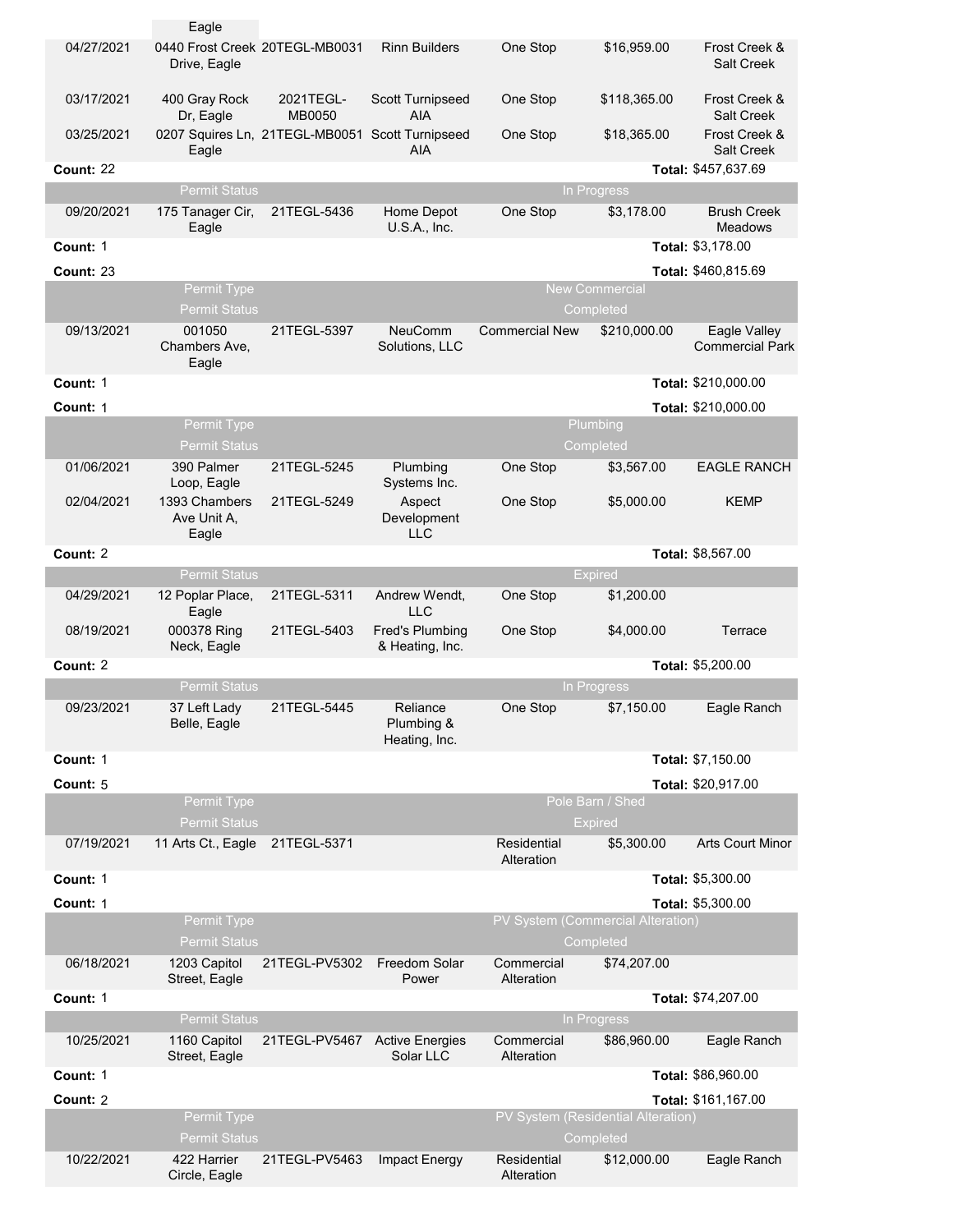| 10/21/2021 | 170 Greenhorn<br>Ave, Eagle          | 21TEGL-PV5444                                  | Impact Energy                       | Residential<br>Alteration | \$4,356.00  | Eagle Ranch     |
|------------|--------------------------------------|------------------------------------------------|-------------------------------------|---------------------------|-------------|-----------------|
| 10/15/2021 | 2104 Eagle<br>Ranch Rd, Eagle        | 21TEGL-PV5459                                  | Impact Energy                       | Residential<br>Alteration | \$10,816.00 | Eagle Ranch     |
| 09/23/2021 | Eagle                                | 85 Palmer Loop, 21TEGL-PV5438                  | <b>Skyline Solar</b>                | Residential<br>Alteration | \$30,625.00 | Eagle Ranch     |
| 09/28/2021 | St., Eagle                           | 419 Washington 21TEGL-PV5439                   | <b>Beautifi Solar</b>               | Residential<br>Alteration | \$19,212.00 | Eagle           |
| 10/05/2021 | Eagle                                | 243 Wall Street. 21TEGL-PV5440                 | <b>Beautifi Solar</b>               | Residential<br>Alteration | \$32,803.00 | Eagle           |
| 09/01/2021 | 000099 Silver<br>Spur, Eagle         | 21TEGL-PV5411                                  | Sunsense Solar                      | Residential<br>Alteration | \$24,550.00 | Eagle Ranch     |
| 09/01/2021 | 134 Ring Neck,<br>Eagle              | 21TEGL-PV5412                                  | Sunsense Solar                      | Residential<br>Alteration | \$34,410.00 | Terrace         |
| 10/05/2021 | 349 Runyon<br>Court, Eagle           | 21TEGL-PV5431 Karisma Electric,                | <b>LLC</b>                          | Residential<br>Alteration | \$25,439.00 |                 |
| 09/07/2021 | 000406 Capitol<br>St, Eagle          | 21TEGL-PV5418                                  | <b>Beautifi Solar</b>               | Residential<br>Alteration | \$22,107.00 | Eagle           |
| 10/05/2021 | 000180 Palmer<br>Loop, Eagle         | 21TEGL-PV5420 Reconnect Clean                  | Energy                              | Residential<br>Alteration | \$23,000.00 | Eagle Ranch     |
| 09/13/2021 | 000220<br>Greenhorn Ave,<br>Eagle    | 21TEGL-PV5427                                  | Sunsense Solar                      | Residential<br>Alteration | \$66,740.00 | Eagle Ranch     |
| 11/15/2021 | 17 Lone Spur,<br>Eagle               | 21TEGL-PV5485                                  | Impact Energy                       | Residential<br>Alteration | \$11,080.00 | Eagle County    |
| 12/02/2021 | 127 W<br>Haystacker<br>Drive, Eagle  | 21TEGL-PV5492                                  | <b>Active Energies</b><br>Solar LLC | Residential<br>Alteration | \$14,134.00 | Eagle Ranch     |
| 12/10/2021 | 140 Ringneck,<br>Eagle               | 21TEGL-PV5499                                  | Impact Energy                       | Residential<br>Alteration | \$10,628.00 | Terrace         |
| 11/15/2021 | 100 Double R<br>Drive, Eagle         | 21TEGL-PV5480                                  | <b>Active Energies</b><br>Solar LLC | Residential<br>Alteration | \$46,777.00 |                 |
| 11/05/2021 | 149 Seven<br>Hermits Drive,<br>Eagle | 21TEGL-PV5473                                  | <b>Active Energies</b><br>Solar LLC | Residential<br>Alteration | \$30,622.00 |                 |
| 11/10/2021 | 362 Abrams<br>Creek Drive,<br>Eagle  | 21TEGL-PV5476 SoL Energy, LLC                  |                                     | Residential<br>Alteration | \$25,875.00 |                 |
| 12/14/2021 | Eagle                                | 108 Blue Grouse, 21TEGL-PV5505 Active Energies | Solar LLC                           | Residential<br>Alteration | \$31,500.00 | Terrace         |
| 12/30/2021 | 2 Ringneck,<br>Eagle                 | 21TEGL-PV5509                                  | <b>Active Energies</b><br>Solar LLC | Residential<br>Alteration | \$28,367.00 | Terrace         |
| 12/30/2021 | 1880 Eagle<br>Ranch Road,<br>Eagle   | 21TEGL-PV5511                                  | <b>Active Energies</b><br>Solar LLC | Residential<br>Alteration | \$5,500.00  | Eagle Ranch     |
| 04/27/2021 | Ct, Eagle                            | 805 Brush Creek 21TEGL-PV5310                  | <b>Skyline Solar</b>                | Residential<br>Alteration | \$21,744.44 |                 |
| 05/19/2021 | 2205 Eagle<br>Ranch Rd,              | 21TEGL-PV5315                                  | Sunsense Solar                      | Residential<br>Alteration | \$30,650.00 | Eagle Ranch     |
|            | Eagle                                |                                                |                                     |                           |             |                 |
| 04/07/2021 | 128 Ring Neck,<br>Eagle              | 21TEGL-PV5291                                  | <b>Beautifi Solar</b>               | Residential<br>Alteration | \$34,274.00 | Terrace         |
| 03/25/2021 | 122 Condor<br>Drive, Eagle           | 21TEGL-PV5277                                  | <b>Active Energies</b><br>Solar LLC | Residential<br>Alteration | \$31,023.00 | Terrace         |
| 03/30/2021 | 1891 Eagle<br>Ranch Road,<br>Eagle   | 21TEGL-PV5256                                  | Sunsense Solar                      | Residential<br>Alteration | \$33,049.28 |                 |
| 03/15/2021 | 718 Bull Run,<br>Eagle               | 21TEGL-PV5272                                  | <b>Beautifi Solar</b>               | Residential<br>Alteration | \$31,650.00 | <b>Bull Rum</b> |
| 01/28/2021 | 32 Newquist<br>Street, Eagle         | 21TEGL-PV5255                                  | <b>Active Energies</b><br>Solar LLC | Residential<br>Alteration | \$18,773.00 |                 |
| 02/26/2021 | 131 Ringneck<br>Cir, Eagle           | 21TEGL-PV5257                                  | Sunsense Solar                      | Residential<br>Alteration | \$33,800.00 |                 |
| 06/21/2021 | 192 Long View<br>Ave, Eagle          | 21TEGL-PV5352                                  | <b>Active Energies</b><br>Solar LLC | Residential<br>Alteration | \$30,845.00 | Eagle Ranch     |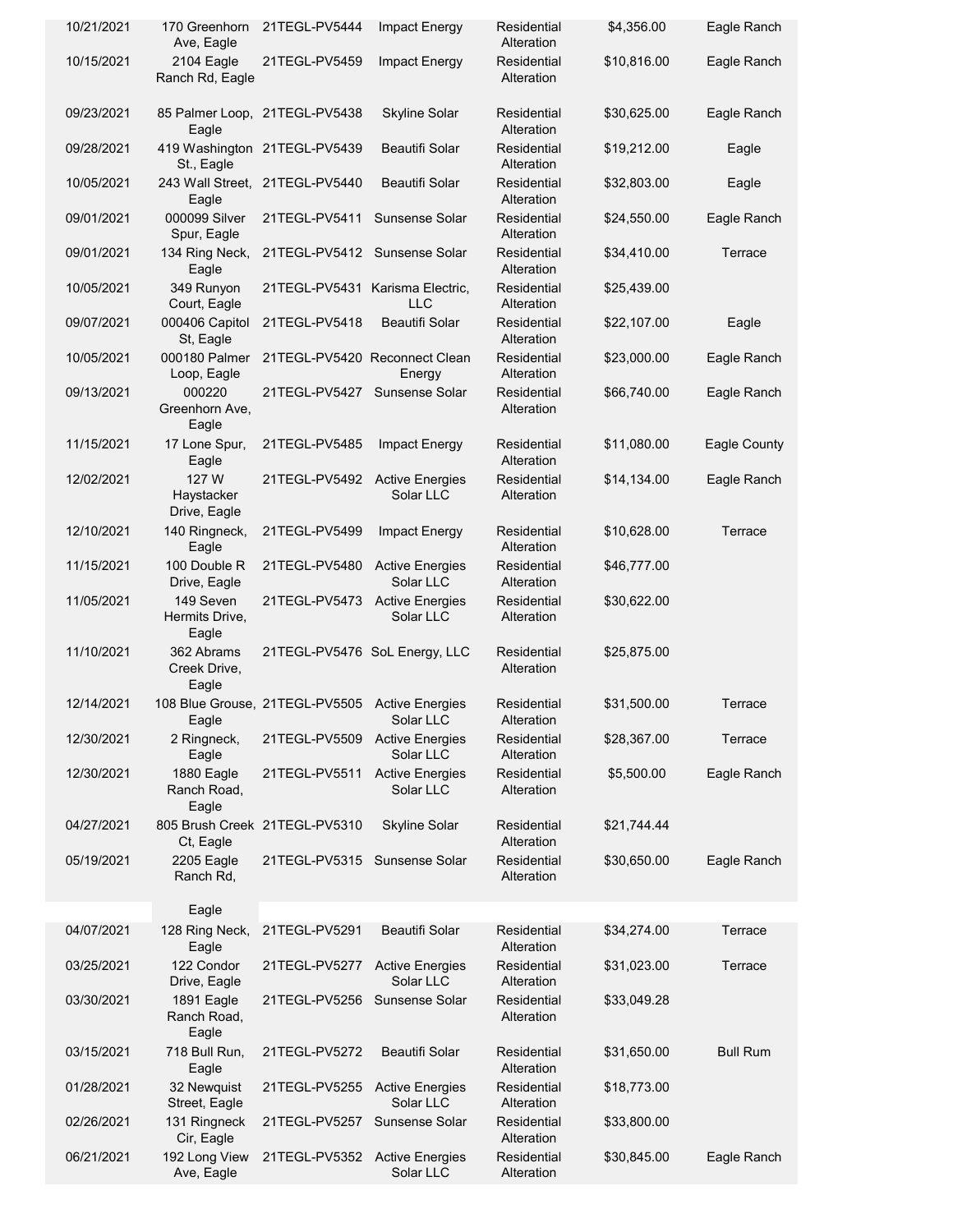| 08/06/2021       | 000769 Castle<br>Drive, Eagle            | 21TEGL-PV5385                                   | Beautifi Solar                             | Residential<br>Alteration | \$26,013.00                              | Whittaker<br>Subdivision         |
|------------------|------------------------------------------|-------------------------------------------------|--------------------------------------------|---------------------------|------------------------------------------|----------------------------------|
| 08/05/2021       | 000008 Snow<br>Goose, Eagle              | 21TEGL-PV5386                                   | <b>Skyline Solar</b>                       | Residential<br>Alteration | \$26,800.00                              | The Terrace                      |
| 07/26/2021       |                                          | 1 Cook Ct, Eagle 21TEGL-PV5380                  | <b>Skyline Solar</b>                       | Residential<br>Alteration | \$20,628.57                              | Terrace                          |
| 08/03/2021       | 000771 Castle<br>Dr, Eagle               | 21TEGL-PV5381                                   | <b>Beautifi Solar</b>                      | Residential<br>Alteration | \$36,537.37                              | Whittaker<br>Subdivision         |
| 08/03/2021       | Hitch, Eagle                             | 000031 E Double 21TEGL-PV5382                   | <b>Beautifi Solar</b>                      | Residential<br>Alteration | \$40,500.00                              | Eagle Ranch                      |
| 05/25/2021       | 388 Ring Neck,<br>Eagle                  | 21TEGL-PV5339                                   | <b>Beautifi Solar</b>                      | Residential<br>Alteration | \$49,026.00                              | <b>TERRACE FIL VI</b>            |
| 06/21/2021       | 9 Right Lady<br>Belle PI, Eagle          | 21TEGL-PV5342                                   | <b>Skyline Solar</b>                       | Residential<br>Alteration | \$40,338.00                              | Eagle Ranch                      |
| Count: 37        |                                          |                                                 |                                            |                           |                                          | Total: \$1,016,192.66            |
|                  | <b>Permit Status</b>                     |                                                 |                                            |                           | <b>Expired</b>                           |                                  |
| 03/17/2021       | Eagle                                    | 728 Prince Alley, 21TEGL-PV5281                 | <b>Beautifi Solar</b>                      | Residential<br>Alteration | \$31,666.00                              | <b>CREEKSIDE</b><br><b>LOFTS</b> |
| 09/13/2021       | Eagle                                    | 19 Sunrise Court, 21TEGL-PV5413 Freedom Forever | Colorado, LLC                              | Residential<br>Alteration | \$95,015.00                              |                                  |
| Count: 2         |                                          |                                                 |                                            |                           |                                          | Total: \$126,681.00              |
|                  | <b>Permit Status</b>                     |                                                 |                                            |                           | In Progress                              |                                  |
| 09/07/2021       | 000280 Bluffs Dr, 21TEGL-PV5416<br>Eagle |                                                 | <b>Beautifi Solar</b>                      | Residential<br>Alteration | \$49,159.00                              | <b>Bluffs At Eagle</b>           |
| 09/07/2021       | 000323 Lime<br>Park Dr, Eagle            | 21TEGL-PV5428                                   | Sunsense Solar                             | Residential<br>Alteration | \$34,360.00                              | Eagle Ranch                      |
| 10/13/2021       | 269 Longview<br>Ave, Eagle               | 21TEGL-PV5443                                   | Impact Energy                              | Residential<br>Alteration | \$2,772.00                               | Eagle Ranch                      |
| 10/15/2021       | Eagle                                    | 67 Horton Street, 21TEGL-PV5456                 | Impact Energy                              | Residential<br>Alteration | \$11,608.00                              | Eagle Ranch                      |
| 10/13/2021       | 17 Bunkhouse<br>Place, Eagle             | 21TEGL-PV5457                                   | Impact Energy                              | Residential<br>Alteration | \$11,600.00                              | Eagle Ranch                      |
| 10/15/2021       | 186 Haystacker<br>Drive, Eagle           | 21TEGL-PV5458                                   | Impact Energy                              | Residential<br>Alteration | \$20,196.00                              | Eagle Ranch                      |
| 12/09/2021       | 340 Hilltop<br>Street, Eagle             |                                                 | 21TEGL-PV5497 Titan Solar Power<br>CO, Inc | Residential<br>Alteration | \$49,162.00                              | Kaibab Park                      |
| 11/10/2021       | Eagle                                    | 48 Horton Street, 21TEGL-PV5477                 | Impact Energy                              | Residential<br>Alteration | \$3,500.00                               | Eagle Ranch                      |
| 12/02/2021       | 380 Ringneck,<br>Eagle                   | 21TEGL-PV5493                                   | Impact Energy                              | Residential<br>Alteration | \$7,856.00                               | Terrace                          |
| 03/11/2021       | 2009 Eagle<br>Ranch Rd,                  | 21TEGL-PV5258                                   | <b>Vivint Solar</b><br>Developer, LLC      | Residential<br>Alteration | \$11,220.00                              |                                  |
|                  | Eagle                                    |                                                 |                                            |                           |                                          |                                  |
| Count: 10        |                                          |                                                 |                                            |                           |                                          | Total: \$201,433.00              |
| <b>Count: 49</b> |                                          |                                                 |                                            |                           |                                          | Total: \$1,344,306.66            |
|                  | Permit Type<br>Permit Status             |                                                 |                                            |                           | <b>Residential Addition</b><br>Completed |                                  |
| 03/22/2021       | 512 Mcintire St.<br>Eagle                | 21TEGL-5265                                     |                                            | Residential<br>Alteration | \$140,000.00                             |                                  |
| Count: 1         |                                          |                                                 |                                            |                           |                                          | Total: \$140,000.00              |
|                  | <b>Permit Status</b>                     |                                                 |                                            |                           | <b>Expired</b>                           |                                  |
| 07/20/2021       | 120 Lime Park<br>Drive, Eagle            | 21TEGL-5369                                     |                                            | Residential<br>Alteration | \$20,000.00                              | Eagle Ranch                      |
| Count: 1         |                                          |                                                 |                                            |                           |                                          | Total: \$20,000.00               |
|                  | <b>Permit Status</b>                     |                                                 |                                            |                           | In Progress                              |                                  |
| 09/07/2021       | 000179 Beecher<br>St, Eagle              | 21TEGL-5396                                     |                                            | Residential<br>Alteration | \$140,000.00                             | Eagle Ranch                      |
| Count: 1         |                                          |                                                 |                                            |                           |                                          | Total: \$140,000.00              |
| Count: 3         |                                          |                                                 |                                            |                           |                                          | Total: \$300,000.00              |
|                  | Permit Type<br><b>Permit Status</b>      |                                                 |                                            |                           | <b>Residential Remodel</b><br>Completed  |                                  |
|                  |                                          |                                                 |                                            |                           |                                          |                                  |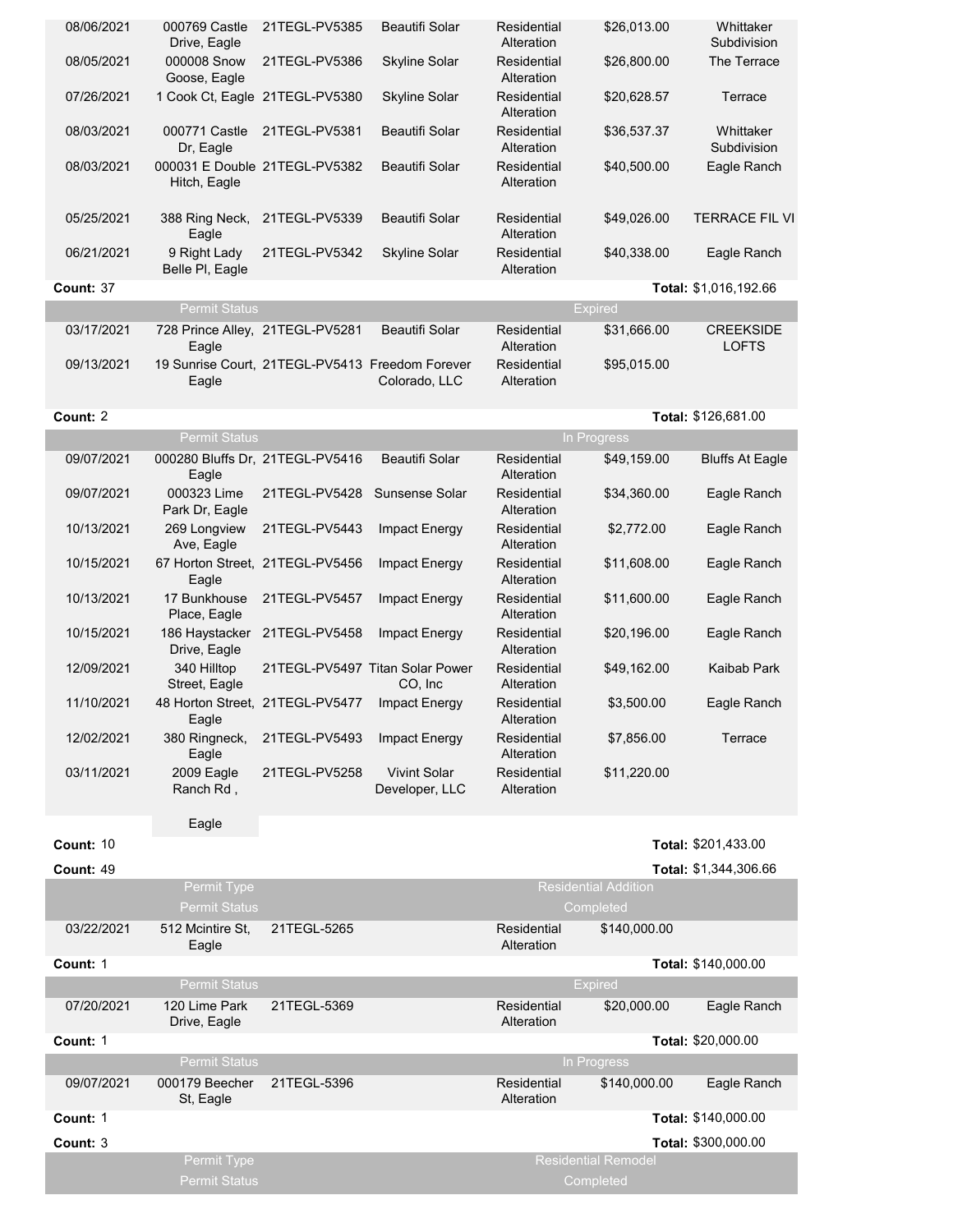| 08/30/2021 | 000019 Hernage<br>Creek Rd, Eagle         | 21TEGL-5390 | Tool Time<br><b>Services</b>                     | Residential<br>Alteration | \$30,000.00                             | Eagle Ranch                                             |
|------------|-------------------------------------------|-------------|--------------------------------------------------|---------------------------|-----------------------------------------|---------------------------------------------------------|
| 08/18/2021 | 000140<br>Ringneck, Eagle                 | 21TEGL-5391 | Cooper<br><b>Construction LLC</b>                | Residential<br>Alteration | \$13,000.00                             | Terrace                                                 |
| 09/13/2021 | 0172 Soleil<br>Circle, Eagle              | 21TEGL-5392 | <b>KJK Construction</b><br>and Remodeling<br>LLC | Residential<br>Alteration | \$5,000.00                              |                                                         |
| 06/18/2021 | 16 Chelsea Ct.<br>Eagle                   | 21TEGL-5353 |                                                  | Residential<br>Alteration | \$6,400.00                              | Red Canyon<br>Townhomes                                 |
| 02/26/2021 | 297 Founders<br>Ave, Eagle                | 21TEGL-5267 | <b>Tool Time</b><br><b>Services</b>              | Residential<br>Alteration | \$3,500.00                              | <b>EAGLE RANCH</b>                                      |
| 01/28/2021 | 348 Whiting rd,<br>Eagle                  | 21TEGL-5254 |                                                  | Residential<br>Alteration | \$22,000.00                             |                                                         |
| 04/14/2021 | 0700 Broadway<br>Building H, Eagle        | 21TEGL-5279 | <b>McCord</b><br>Construction                    | Residential<br>Alteration | \$10,000.00                             | <b>GOLDEN EAGLE</b><br><b>ELDERLY</b><br><b>HOUSING</b> |
| 04/14/2021 | 0700 Broadway<br>Building I, Eagle        | 21TEGL-5280 | <b>McCord</b><br>Construction                    | Residential<br>Alteration | \$10,000.00                             | <b>GOLDEN EAGLE</b><br><b>ELDERLY</b><br><b>HOUSING</b> |
| 04/14/2021 | 0700 Broadway<br><b>Building A. Eagle</b> | 21TEGL-5278 | <b>McCord</b><br>Construction                    | Residential<br>Alteration | \$10,000.00                             | <b>GOLDEN EAGLE</b><br><b>ELDERLY</b><br><b>HOUSING</b> |
| 03/22/2021 | 123 Greenhorn<br>Ave, Eagle               | 21TEGL-5283 |                                                  | Residential<br>Alteration | \$2,809.10                              |                                                         |
| Count: 10  |                                           |             |                                                  |                           |                                         | Total: \$112,709.10                                     |
|            | <b>Permit Status</b>                      |             |                                                  |                           | <b>Expired</b>                          |                                                         |
| 02/26/2021 | 41 Macdonald<br>St., Eagle                | 21TEGL-5262 |                                                  | Residential<br>Alteration | \$2,000.00                              |                                                         |
| Count: 1   |                                           |             |                                                  |                           |                                         | Total: \$2,000.00                                       |
|            | <b>Permit Status</b>                      |             |                                                  |                           | In Progress                             |                                                         |
| 08/03/2021 | 222 Tanager                               | 21TEGL-5370 |                                                  | Residential               | \$30,000.00                             | <b>Brush Creek</b>                                      |
|            | Cir, Eagle                                |             |                                                  | Alteration                |                                         | <b>Meadows</b>                                          |
| 07/26/2021 | 441 Washington<br>St., Eagle              | 21TEGL-5375 |                                                  | Residential<br>Alteration | \$42,000.00                             | Eagle                                                   |
| 07/22/2021 | 522 Capitol St.,<br>Eagle                 | 21TEGL-5378 | <b>Wayne Haskins</b><br>Construction, Inc.       | Residential<br>Alteration | \$35,000.00                             | Eagle                                                   |
| 09/20/2021 | 178 Tanager<br>Circle, Eagle              | 21TEGL-5437 | Home Depot<br>$U.S.A.,$ Inc.                     | Residential<br>Alteration | \$8,820.00                              |                                                         |
| 09/14/2021 | 134 Ring Neck,<br>Eagle                   | 21TEGL-5429 | Precision<br>Construction &<br>Consulting        | Residential<br>Alteration | \$32,000.00                             | Terrace                                                 |
| Count: 5   |                                           |             |                                                  |                           |                                         |                                                         |
| Count: 16  |                                           |             |                                                  |                           |                                         | Total: \$147,820.00                                     |
|            |                                           |             |                                                  |                           |                                         | Total: \$262,529.10                                     |
|            | Permit Type<br><b>Permit Status</b>       |             |                                                  |                           | <b>Residential Re-Roof</b><br>Completed |                                                         |
| 10/13/2021 | 243 Howard St.,<br>Eagle                  | 21TEGL-5435 | 3H Exteriors Corp                                | One Stop                  | \$15,000.00                             | Eagle                                                   |
| 10/13/2021 | 4 Condor Dr.,<br>Eagle                    | 21TEGL-5460 | Capital Roofing &<br>Restoration                 | One Stop                  | \$18,200.00                             |                                                         |
| 12/02/2021 | 505 Church<br>Street, Eagle               | 21TEGL-5501 | Horizon Roofing                                  | One Stop                  | \$25,640.00                             | Eagle                                                   |
| 05/27/2021 | 116 Blue Grouse,<br>Eagle                 | 21TEGL-5341 | Cooper<br><b>Construction LLC</b>                | One Stop                  | \$11,000.00                             | Terrace                                                 |
| 06/15/2021 | 320 Ryshot,<br>Eagle                      | 21TEGL-5350 | Capital Roofing &<br>Restoration                 | One Stop                  | \$13,888.86                             | Terrace                                                 |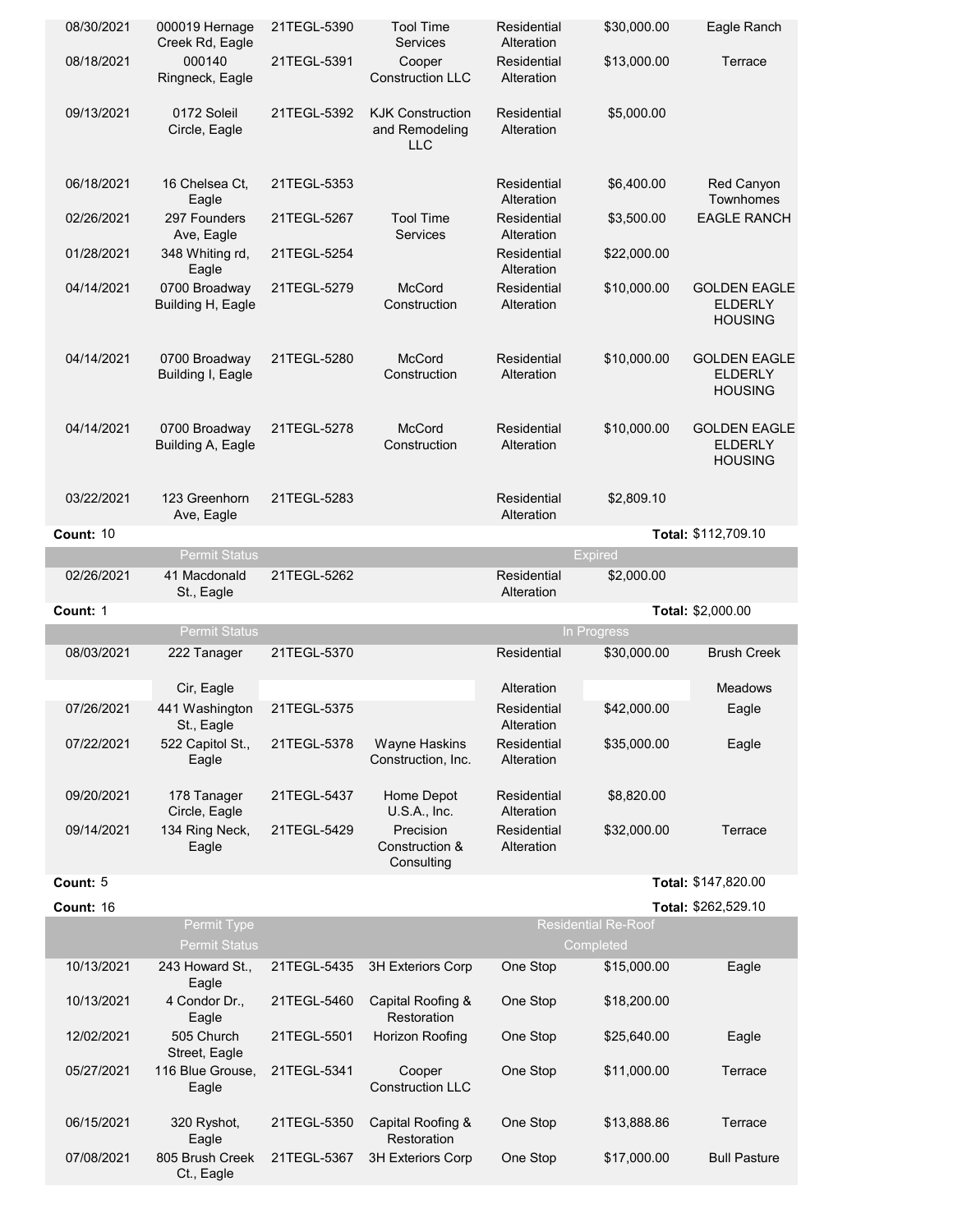|                  | 0131 Ringneck,<br>Eagle             | 21TEGL-5263 | Precision<br>Construction &<br>Consulting                                                       | One Stop | \$14,000.00                      |                      |
|------------------|-------------------------------------|-------------|-------------------------------------------------------------------------------------------------|----------|----------------------------------|----------------------|
| 02/23/2021       | 0601<br>Washington<br>Street, Eagle | 21TEGL-5266 | <b>AG Roofing</b>                                                                               | One Stop | \$21,600.00                      |                      |
| 03/10/2021       | 723 Shorthorn<br>Drive, Eagle       | 21TEGL-5269 | Hn roofing<br>company                                                                           | One Stop | \$35,195.23                      |                      |
| 03/01/2021       | 131 Sawmill Cir,<br>Eagle           | 21TEGL-5274 | Horizon Roofing                                                                                 | One Stop | \$55,580.00                      |                      |
| 04/14/2021       | 417 Howard<br>Street, Eagle         | 21TEGL-5303 | S&H Roofing<br>Siding & Trim                                                                    | One Stop | \$10,000.00                      |                      |
| 05/04/2021       | 006 Blue Grouse,<br>Eagle           | 21TEGL-5316 | Cooper<br><b>Construction LLC</b>                                                               | One Stop | \$11,000.00                      | Terrace              |
| 05/04/2021       | 274 Ring Neck,<br>Eagle             | 21TEGL-5317 | Cooper<br><b>Construction LLC</b>                                                               | One Stop | \$14,000.00                      | Terrace              |
| 05/04/2021       | 111 Blue Grouse,<br>Eagle           | 21TEGL-5318 | Cooper<br><b>Construction LLC</b>                                                               | One Stop | \$13,000.00                      | Terrace              |
| 05/06/2021       | 128 Ring Neck,<br>Eagle             | 21TEGL-5312 | Interstate Roofing                                                                              | One Stop | \$14,900.00                      |                      |
| <b>Count: 15</b> |                                     |             |                                                                                                 |          |                                  | Total: \$290,004.09  |
|                  | <b>Permit Status</b>                |             |                                                                                                 |          | <b>Expired</b>                   |                      |
| 04/19/2021       | 419 Washington<br>Street, Eagle     | 21TEGL-5307 | Jaz Works LLC                                                                                   | One Stop | \$8,110.00                       |                      |
| 05/25/2021       | 528 Church St.<br>Eagle             | 21TEGL-5338 | Acme Roofing<br>LLC dba<br>Umbrella Roofing                                                     | One Stop | \$25,000.00                      | Eagle                |
| 06/18/2021       | 388 Ring Neck,                      | 21TEGL-5354 | <b>AG Roofing</b>                                                                               | One Stop | \$30,000.00                      | Terrace              |
|                  | Eagle                               |             |                                                                                                 |          |                                  |                      |
| Count: 3         |                                     |             |                                                                                                 |          |                                  | Total: \$63,110.00   |
|                  | <b>Permit Status</b>                |             |                                                                                                 |          | In Progress                      |                      |
| 11/01/2021       | 755 Bull Run,<br>Eagle              | 21TEGL-5475 | Cooper<br><b>Construction LLC</b>                                                               | One Stop | \$11,000.00                      | <b>Bull Pasture</b>  |
| 12/08/2021       | 116 Snow<br>Goose, Eagle            | 21TEGL-5503 | Z&Z Roofing LLC                                                                                 | One Stop | \$11,300.00                      | Terrace              |
| 10/26/2021       | 713 Bull Run #3,<br>Eagle           | 21TEGL-5470 | A-1 Roofing<br>Service Center<br><b>LLC</b>                                                     | One Stop | \$4,200.00                       |                      |
| 09/24/2021       | 471 W Whiting<br>Rd, Eagle          | 21TEGL-5450 |                                                                                                 | One Stop | \$9,000.00                       | <b>Fimbel Duplex</b> |
| Count: 4         |                                     |             |                                                                                                 |          |                                  | Total: \$35,500.00   |
| <b>Count: 22</b> |                                     |             |                                                                                                 |          |                                  | Total: \$388,614.09  |
|                  | Permit Type<br><b>Permit Status</b> |             |                                                                                                 |          | Siding<br><b>Expired</b>         |                      |
| 05/18/2021       | 246 Broadway<br>Street, Eagle       | 21TEGL-5324 | <b>Building Service</b><br>Management<br>Company LLC<br>DBA G.E.<br>Johnson Special<br>Projects | One Stop | \$127,554.70                     | Eagle                |
| 03/22/2021       | 432 Whiting Rd,<br>Eagle            | 21TEGL-5289 |                                                                                                 | One Stop | \$38,391.38                      | Kaibab Park          |
| Count: 2         |                                     |             |                                                                                                 |          |                                  | Total: \$165,946.08  |
| Count: 2         |                                     |             |                                                                                                 |          |                                  | Total: \$165,946.08  |
|                  | Permit Type<br><b>Permit Status</b> |             |                                                                                                 |          | <b>Water Heater</b><br>Completed |                      |